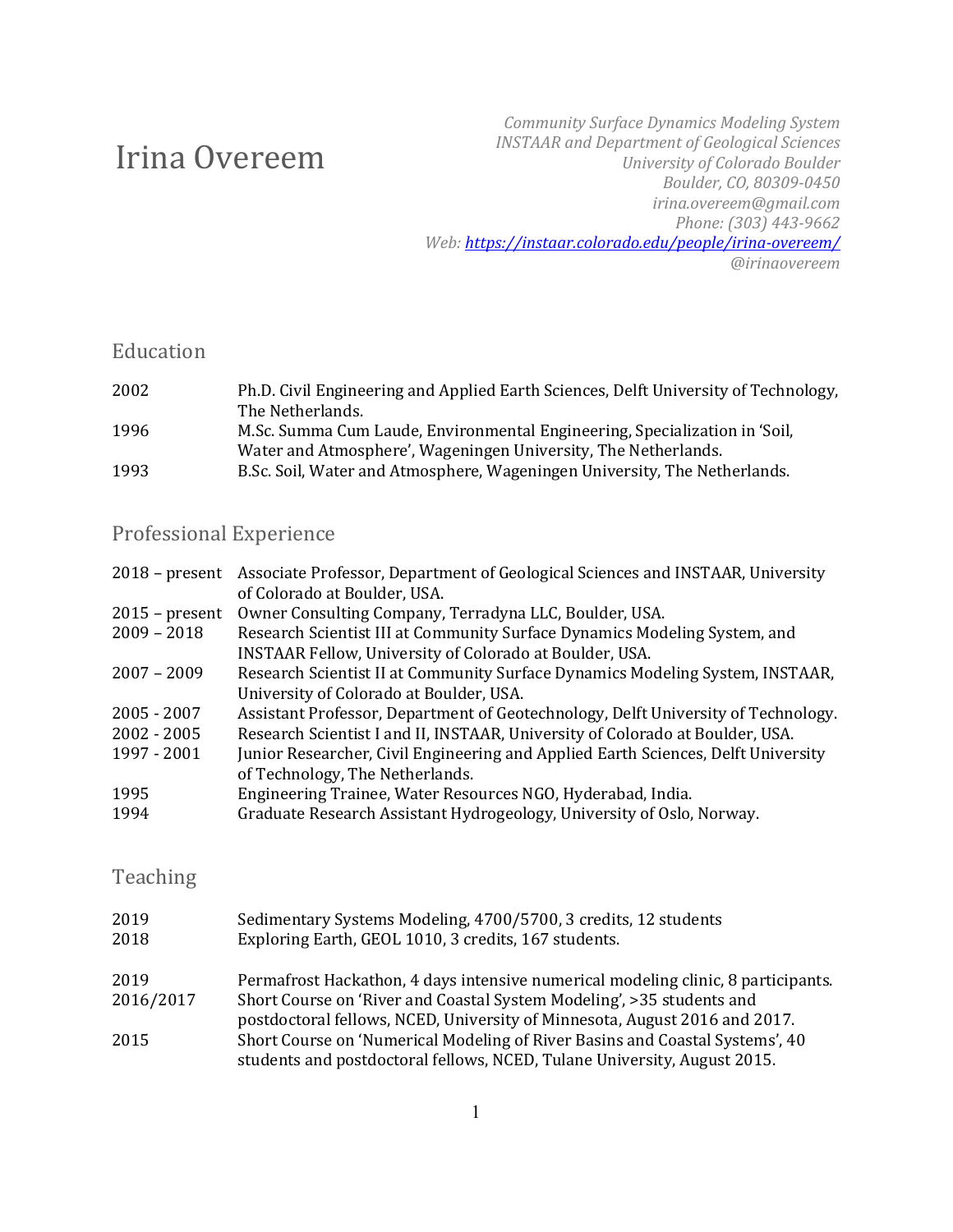| 2014             | Short Course (4 days) on 'Numerical Modeling of River Basins and Coastal            |
|------------------|-------------------------------------------------------------------------------------|
|                  | Systems', 15 students, Nanjing University of Technology, China, October 2014.       |
| 2014             | Instructor in Fieldschool on 'Sedimentary Geology and Tectonic Processes of the     |
|                  | Ganges-Brahmaputra River System', 32 students, Bangladesh, February 2014.           |
| $2010$ – present | Annual clinics on 'Using Coupled Models in Earth Surface Dynamics' at CSDMS         |
|                  | Annual Meetings for upto 100 participants, clinics on the Regional Ocean Modeling   |
|                  | System, TOPOFLOW, Permafrost Modeling. Development of online course                 |
|                  | material.                                                                           |
| $2010$ – present | 'Surface Processes Modeling', 2 credits, 5000-level lectures and labs, course joint |
|                  | between Department of Geology and Geography, University of Colorado.                |
| $2011 - 2014$    | Hands-on modeling Course on Surface Processes in National Center of Earth           |
|                  | Surface Dynamics Summer Institute, University of Minnesota, MN.                     |
| $2005 - 2008$    | Reservoir Engineering M.Sc. course 'Geological Modeling', 4 credits, Delft          |
|                  | University.                                                                         |
| $2005 - 2008$    | M.Sc. Field course in Spain, 'Reservoir Architecture', 6 credits, Delft University. |
| $2002$ – present | Training visiting researchers and students in applying numerical models of fluvial  |
|                  | and coastal processes and stratigraphic models.                                     |
| $1998 - 2001$    | Teaching Assistant 'Reservoir Geological Fieldwork', 6 credits, Delft University.   |

## Advising

|                  | 2018 - present Primary advisor of 1 Ph.D student, 1 M.Sc. student, 1 undergraduate student and 2 |
|------------------|--------------------------------------------------------------------------------------------------|
|                  | postdoctoral fellows at the Department of Geological Sciences and INSTAAR.                       |
| $2008$ – present | (Co-)supervision 4 Ph.D., 2 M.Sc., 4 B.Sc. students, and 4 postdoctoral fellows at               |
|                  | INSTAAR joint with CIRES, Departments of Geography and Geology, University of                    |
|                  | Colorado.                                                                                        |
| $2005 - 2008$    | Supervisor of 2 B.Sc. thesis projects, 7 M.Sc. thesis projects at Civil Engineering              |
|                  | and Applied Earth Sciences Department, Delft University.                                         |

## Professional Development related to Teaching

| 2019 | Faculty Teaching Excellence Program, University of Colorado<br>1) Designing clicker questions for effective student engagement.<br>2) Short Course: Teaching in a Nutshell: strategies to enhance student learning.                   |
|------|---------------------------------------------------------------------------------------------------------------------------------------------------------------------------------------------------------------------------------------|
| 2018 | Faculty Teaching Excellence Program, University of Colorado<br>1) Authority, leadership, and practical action in tense moments – Maintaining<br>your balance in the classroom.<br>2) Aligning course assignments with learning goals. |
| 2005 | 'Learn to Teach', semester long hands-on 2 credits course on pedagogy,<br>presentation, and teaching activity design for New Assistant Professors at Delft<br>University of Technology, The Netherlands.                              |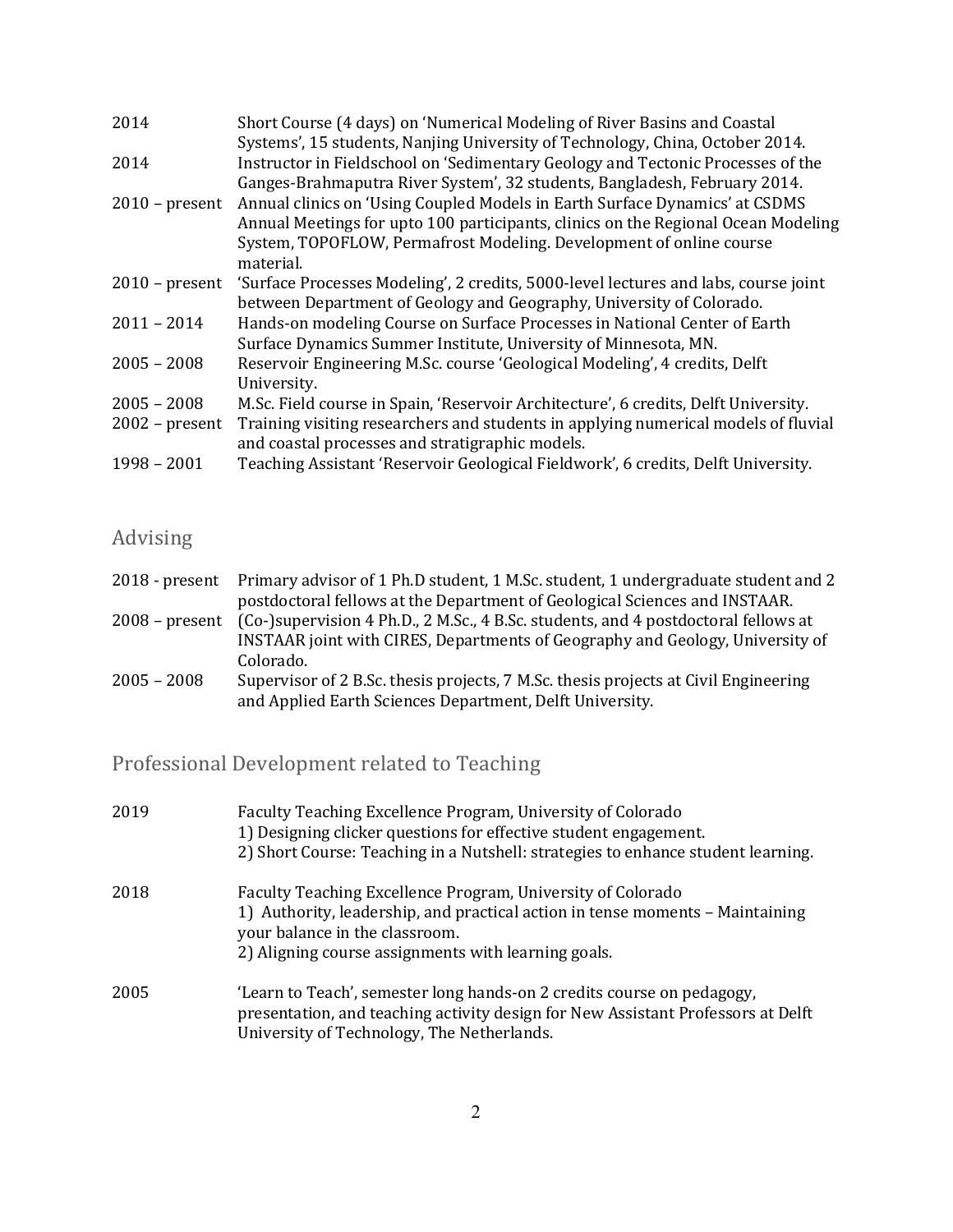#### Awards

- Science Communication Fellowship, University of Colorado, 2015.
- McNeill-Nott Award, American Alpine Club, 2014.
- National Oceanographic Partnership Program Award 2010.
- Denali Pro Award, for an independent mountain rescue in Denali NP, Alaska, 2009.
- Awards for student research and travel of 4 different organizations, 1994-2000.
- Outstanding Student Award, Vrijvrouwe van Renswoude, The Netherlands, 1996

Funded Research Projects (>8.5 million USD total)

- PI: **NSF-CISE Cybertraining**: Pilot: Collaborative Research: Cybertraining for Earth Surface Processes Modelers, \$277k, NSF-CISE, 2019-2021.
- PI: Worldbank Bangladesh Water Development Board. Long Term Monitoring, Research and Analysis of Bangladesh Coastal Zone (Sustainable Polders Adapted to Coastal Dynamics), \$590 to CU, 2018-2021.
- Co-PI: NSF-GEO, Community Facility Support: The Community Surface Dynamics Modeling System (CSDMS), \$3.6 million to CU, 2018-2021.
- PI: **CU Research and Innovation Seed Grant**. Fertilizing the North Atlantic Ocean; how Greenland's Icebergs Raft Sediments into the Ocean, \$50k, 2018-2020.
- Co-PI: **NSF-PREEVENTS**: A transdisciplinary approach to next-gen natural hazard modeling: Improving accuracy and usability of earth surface process models for pre-event risk assessment, \$50k to CU, 2018-2019.
- PI: "Coastal SEES Collaborative Research: Multi-scale modeling and observations of landscape dynamics, mass balance, and network connectivity for a sustainable Ganges-Brahmaputra delta" \$398k to CU, 2016-2020.
- PI: "Predicting the future of highly regulated deltas: a case-study of the Colorado River" \$100k, NCED-NSF PDF Fellowship program, 2016-2018.
- PI: "Towards a Tiered Permafrost Modeling Cyberinfrastructure" \$900k, NSF-Polar **Cyberinfrastructure**, 2015-2018.
- PI: "Belmont Forum-G8 Collaborative Research: DELTAS: Catalyzing action towards sustainability of deltaic systems with an integrated modeling framework for risk assessment" \$185k to CU, NSF-ICER/Belmont Forum, 2013-2016.
- Co-PI: "Impacts of Vegetation and Climate Change on Dryland Rivers: Lessons from the Rio Puerco, New Mexico". \$300k, **NSF-EAR**, 2013-2016.
- Co-PI: "Quantifying Accelerating Change in Arctic Ocean River Discharge Using Coupled Satellite- and Ground-based Measurements, 2002-Present", \$195k, NASA, 2012-2014.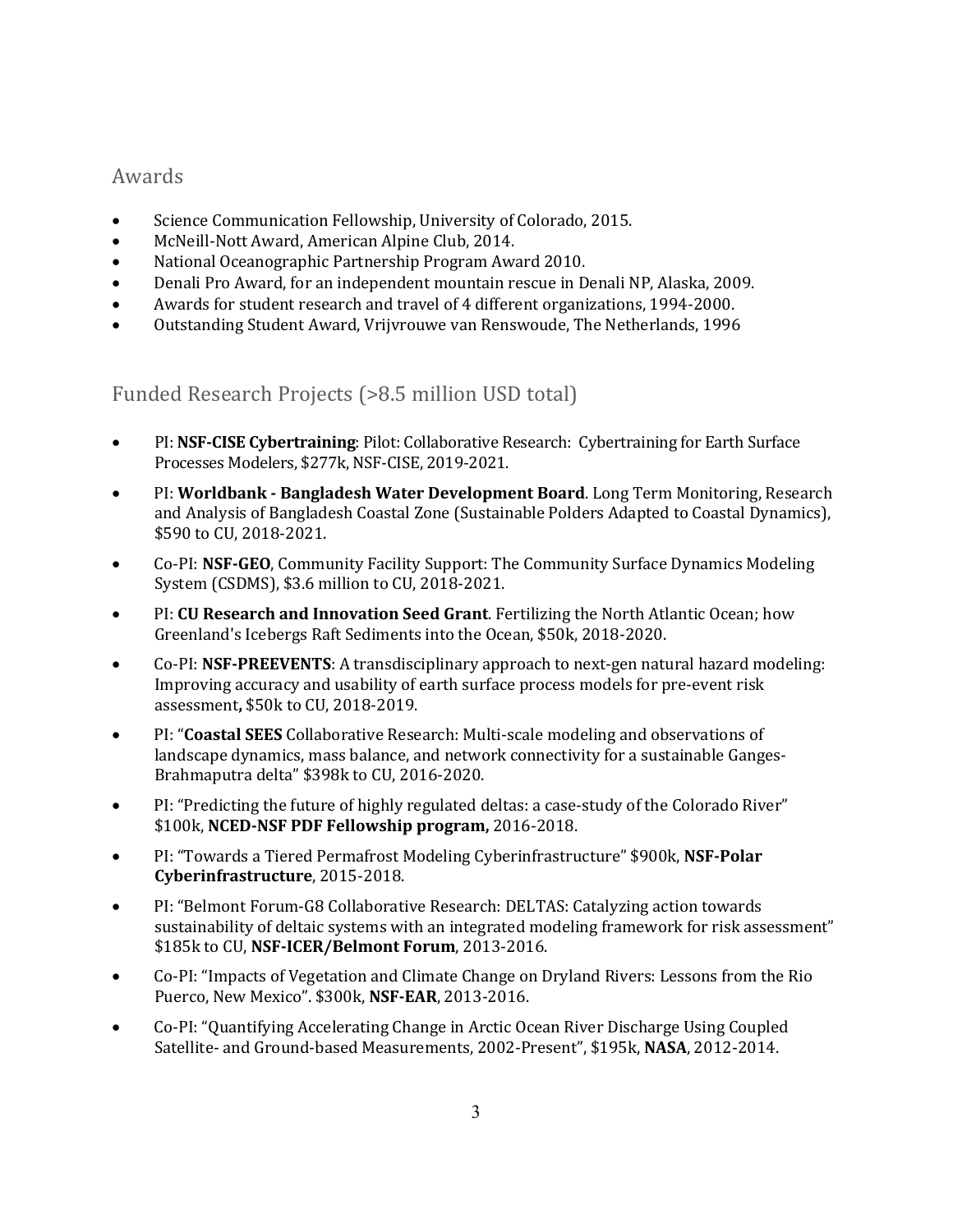- PI: "Modeling Floodplain Dynamics: Can the Ganges-Brahmaputra Delta keep up with 21st Century Sea Level Rise?". \$315k, **NSF-EAR**, 2011-2014.
- PI: "Modeling and Exploring Floodplain Architecture", **ConocoPhillips**, \$85k, 2010-2013.
- PI: "Greenlandic River Plumes as an Indicator of Ice Sheet Melt" **NSF- Office of Polar Programs**, \$358k, 2009-2014.
- Co-PI: "Integration of Process Models to Predict Arctic Coastal Erosion", Office of Naval **Research**, \$40k, 2010-2011.
- Co-PI and PI: "Uniqueness of Arctic Sedimentary Systems", **ConocoPhillips**, \$150k, 2007- 2009.
- Co-PI: "Towards a predictive model for Arctic Coastal Erosion, Beaufort Sea, AK", **National Oceanographic Partnership Program (ONR/NSF), \$577k, 2007-2010.**
- PI: "Sediment supply to the Arctic coastal zone", **IPY-Dutch Science Foundation**, 235k EURO 2008-2012.
- Co-PI: "Reservoir Geology of Ten Boer Claystone, North Sea Basin", **Shell, The Netherlands** 25k EURO, 2006-2008.
- PI: "Modeling sediment delivery and related stratigraphy in a tidal dominated delta, the Fly River, Papua New Guinea", \$69k, **NSF-Ocean Sciences** 2003-2005.
- Co-PI: "Modeling the sediment flux of the Ganges-Brahmaputra River", NSF EAR, \$25k, 2006.
- PI: "Channel switching in fluvio-deltaic systems draining land-ice", **NSF-Office of Polar Programs**, \$62k, 2004-2005.
- PDF and Co-PI: "Modeling seabed variability and its influence on acoustic prediction uncertainty", Office of Naval Research, 2002-2005.

#### Pending Proposals

- Co-PI: C-RISE: Center for Rising sea-level and its Impacts to Society and the Environment. Preproposal to NSF for STC, Submitted June 2019.
- PI: Icy landscapes from the Brooks Range to the Beaufort Sea: Quantifying the mobilization, transport and deposition of sediment and carbon in Arctic Alaska, \$866k, NSF-OPP Arctic Natural Sciences, Submitted October 2019.

#### Publications

\* Notes student authors.

#### **Pending**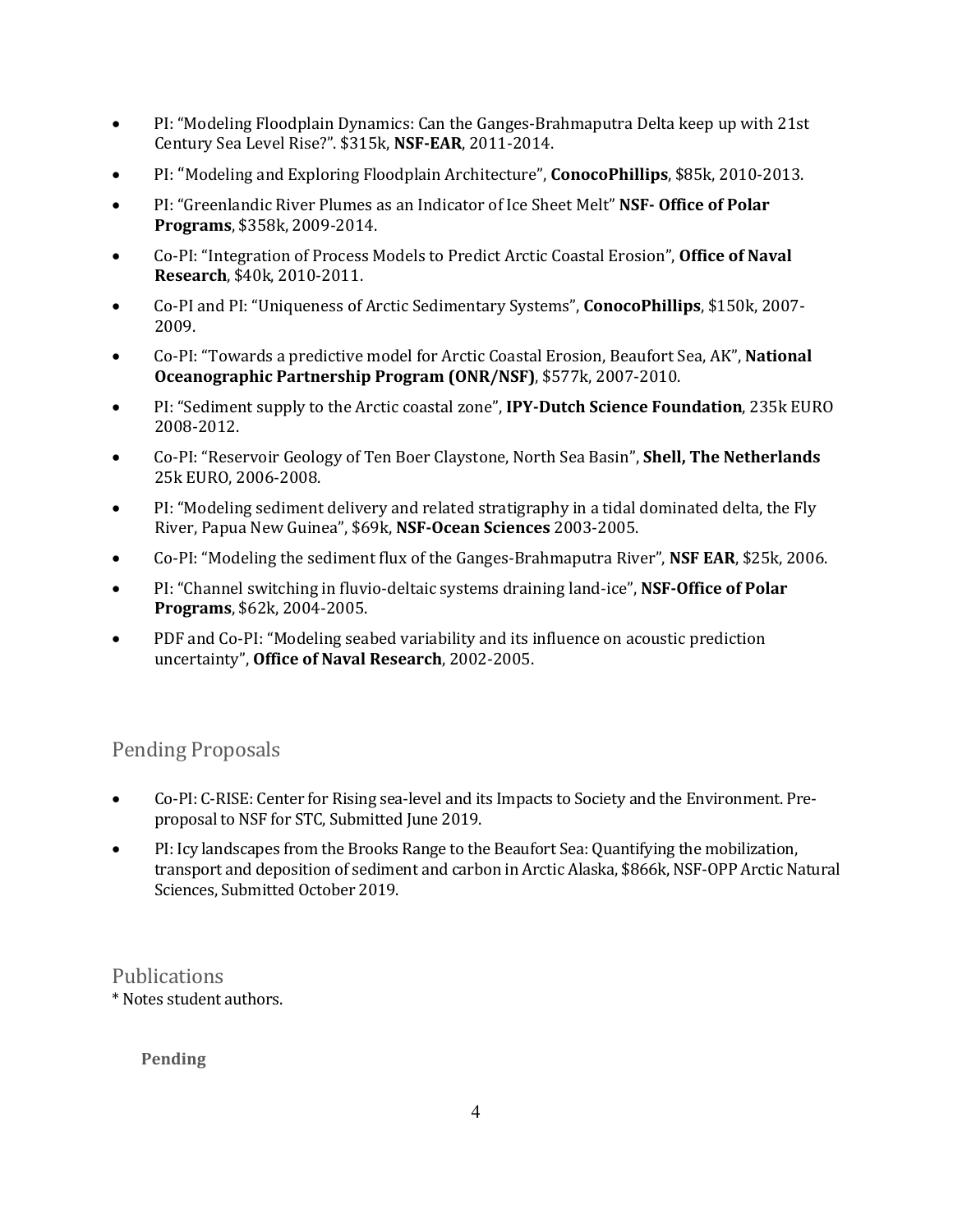- Wang, K, Zhang, T., Zhang, X., Clow, G., **Overeem, I.,** Jafarov, E., (submitted 2018). State-Dependent Quantification of Climate Warming Amplification, *Environmental Research Letters*.
- Lintern, G., Blais-Stevens, A., Bobrowsky, P., Conway, K., **Overeem, I.**, Shaw, J., Stacey, C., Hill, P. (accepted., 2018). Providing Multidisciplinary Science Advice for Coastal Planning in Kitimat Arm, British Columbia.: To GSL Special Publ. Subaqueous Mass Movements and Their Consequences: Assessing Geohazards, Environmental Implications.
- Moustafa, S., Rennermalm, A., van As, D., **Overeem, I.**, Tedesco, M., Mote, T., Koenig, L., Smith, L., Hagedorn, B., Sletten, R., Mikkelsen, A., Hasholt, B., Fettweis, X., Pitcher, L., Hubbard, A., (in rev. 2018). Comparison of modelled runoff with observed proglacial discharge across the western margin of the Greenland ice sheet. *Journal of Geophysical Research.*

**Peer-Reviewed Papers** (59 **total, H-index = 27, i10-index = 45)** 

- 1. Zheng, L.\*, **Overeem, I.,** Wang, K., Clow, G., (2019). Changing Arctic River Dynamics Cause Localized Permafrost Thaw, *Journal of Geophysical Research - Earth Surface.* https://doi.org/10.1029/2019JF005060.
- 2. Overeem, I., Briner, J.P., Kettner, A.J., Syvitski, J.P.M., 2019. High-Latitude Valley Fills: A case-study of Clyde fjordhead, Baffin Island, Arctic Canada. In: *SEPM Spec. Publ.*, Latitudinal Controls on Stratigraphic Models and Sedimentary Concepts. p93-106. doi.org/10.2110/sepmsp.108.05.
- 3. Syvitski, J., Kettner, A.J., **Overeem, I.,** Brakenridge, G.R., Cohen, S., 2019. Latitudinal controls on Siliciclastic Sediment Production and Transport. In: *SEPM Spec. Publ.*, Latitudinal Controls on Stratigraphic Models and Sedimentary Concepts. p14-28. doi.org/10.2110/sepmsp.108.04.
- 4. Moon, T., Overeem, I., Druckenmiller, M., Holland, M., Huntington, H., Kling, G., Lovecraft, A.L., Miller, G., Scambos, T., Schaedel, C., Schuur, E., Trochim, E., Wiese, F., Williams, D., Wong, G., 2019. The expanding footprint of rapid Arctic Change. *Earth's Future*, doi: 10.1029/2018EF001088.
- 5. Bendixen, M.\*, **Overeem, I.,** Rosing, M., Anker Bjørk, A., Kjær, K., Kroon, A., Zeitz, G., Lønsmann Iversen, L., 2019. Promises and perils of sand exploitation in Greenland. Nature *Sustainability* 2, *98–104.*
- 6. Wang, K.\*, Jafarov, E., **Overeem, I.**, Romanovsky, V., Schaefer, K., Clow, G., Urban, F., Cable, W., Piper, M., Schwalm, C., Zhang, T., Kholodov, A., Sousanes, P., Loso, M., Swanson, D., Hill, K., 2018, A synthesis dataset of permafrost-affected soil thermal conditions for Alaska, USA, *Earth System Science Data, 10, 2311-2328*.
- 7. **Overeem, I.,** Jafarov E., Wang, K.\*, Schaefer K., Stewart S., Clow, G., Piper M., Elshorbany Y., 2018, A modeling toolbox for permafrost landscapes, *Eos, 99, DOI: 10.1029/2018EO105155.*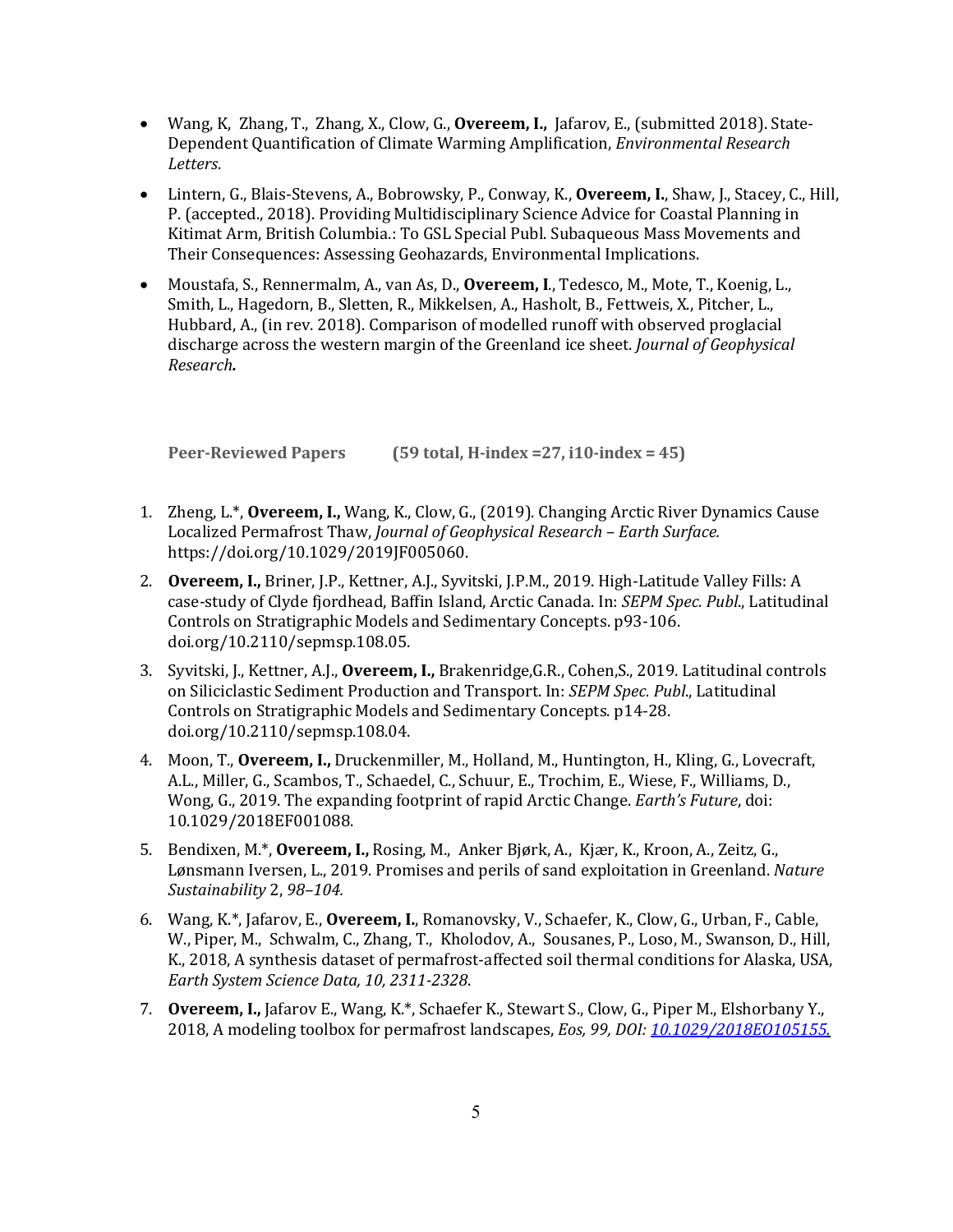- 8. Chen, Y., **Overeem, I.,** Kettner, A., Gao, S., Syvitski, J., Wang, Y., 2018. Quantifying sediment storage on the floodplains outside levees along the lower Yellow River during the years 1580-1849. *Earth Surface Processes and Landforms.* DOI:10.1002/esp.4519
- 9. Kettner, A.J., Cohen, S., **Overeem, I.**, Fekete, B., Brakenridge, R., Syvitski, J., 2018. Increases in flood frequency by the 21st century: A global modeling assessment. In: Schuman, G, Bates, P, (eds.), *Global Flood Hazard: Applications in Modeling, Mapping, and Forecasting.* DOI:10.1002/9781119217886, 2018 American Geophysical Union
- 10. Higgins, S.\*, **Overeem, I.,** Rogers, K., Kalina, E., 2018. River linking in India: Downstream impacts on water discharge and suspended sediment transport to deltas. *Elementa*, 6, 1:20
- **11. Rogers K.G.\*, Overeem I. 2017.** Doomed to drown? Sediment dynamics in the humancontrolled floodplains of the active Bengal Delta. *Elementa*. 5:65.
- 12. **Overeem, I.,** Hudson, B.\*, Syvitski, J., Mikkelsen A., Hasholt, B., van der Broeke, M., Noel, B., Morlighem, M., 2017. Substantial export of suspended sediment to the global oceans from glacial erosion in Greenland. *Nature Geoscience* 10, 859-86.
- 13. Bendixen, M.\*, Lonsman-Iversen, L., Bjork, A., Elberling, B., Westergaard-Nielsen, A., Overeem, I., Barnhart, K, Khan, S., Box, J., Abermann, J., Langley, K., Kroon, A., 2017. Delta Progradation in Greenland driven by glacial mass loss. *Nature* 55, 101–104.
- 14. Tessler, Z., Vorosmarthy, C., Syvitski, J., **Overeem, I.,** 2017. A model of water and sediment balance as determinants of relative sea-level rise in contemporary and future deltas. *Geomorphology*. Doi:10.1016/j.geomorph.2017.09.040
- 15. Wang, K.\*, Zhang, T., Zhang, X., Clow, G., Jafarov, E., Overeem, I., Romanovsky, V., 2017. Continuously Amplified Warming in the Alaskan Arctic: Implications for the Uncertainty in Estimating a Global Warming Hiatus. *Geophysical Research Letters* 44, 9029-9038. doi:10.1002/2017GL074232
- 16. Brakenridge, G.R., Syvitski, J., Niebuhr, E., **Overeem, I.**, Kettner, A., Higgins, S.\*, Prades, L., 2017. Design with nature: Causation and avoidance of catastrophic flooding, Myanmar. *Earth-Science Reviews*, *165, 81–109*.
- 17. Hudson, B<sup>\*</sup>, **Overeem, I.,** Syvitski, J., 2016. A novel technique to detect turbid water and mask clouds in Greenland fjords. *International Journal of Remote Sensing 37,7, 1730-1746.*
- 18. Barnhart, K.\*, Miller, C.R., **Overeem, I.**, Kay. J., 2015. Mapping the future expansion of Arctic open water. *Nature Climate Change*. 2 November 2015.
- 19. **Overeem, I.**, Hudson, B.\*, Welty, E.\*, Mikkelsen, A.\*, Pedersen, D., LeWinter, A., Hasholt, B., 2015. River Inundation Suggests Ice Sheet Runoff Variations, *Journal of Glaciology*, 61, 228, 776-788.
- 20. Chen, Y.\*, **Overeem, I.**, Kettner, A.J., Gao, S., Syvitski, J.P.M., 2015. Modeling Flood Dynamics along the Super-elevated Channel Belt of the Yellow River over the Last 3,000 years. *Journal of Geophysical Research,* 120, 7, 1321-1351*.*
- 21. Barnhart, K.\*, **Overeem, I.**, Anderson, R.S. 2014. The effect of changing sea ice on the physical vulnerability of Arctic coasts. The Cryosphere 8, 1777-1799.
- 22. Higgins, S.\*, **Overeem, I.,** Steckler, M., Syvitski, J., Seeber, L., Akhter, H. 2014. InSAR Measurements of Compaction and Subsidence in the Ganges-Brahmaputra Delta, Bangladesh. *Journal of Geophysical Research*, 119, 8, 1768-1781.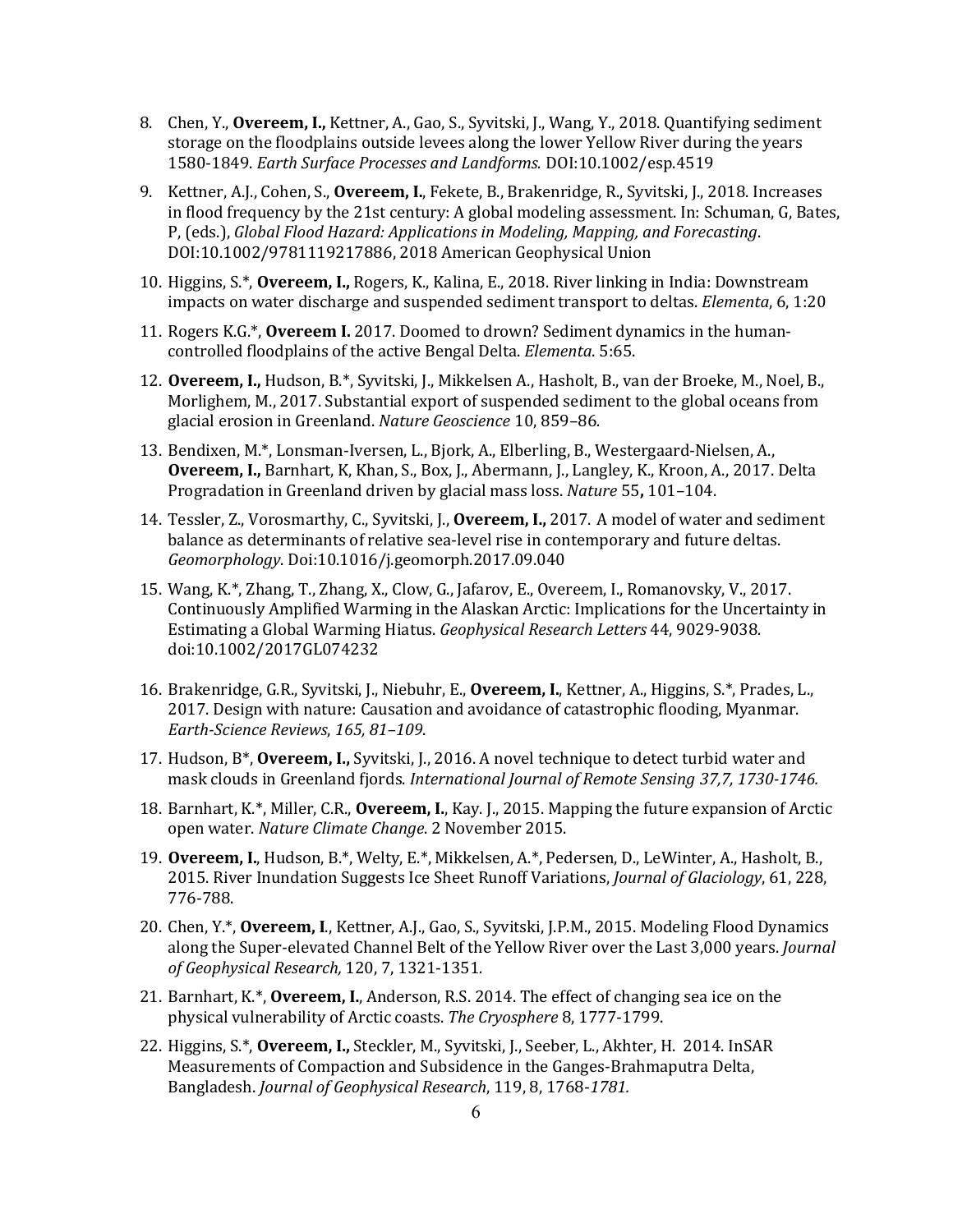- 23. Hudson, B.\*, **Overeem, I.**, McGrath, D., Syvitski, J., Mikkelsen, A. \*, Hasholt, B., 2014. MODIS observed increase in duration and spatial extent of sediment plumes in Greenland fjords. *The Cryosphere*. 8, 1161-1176.
- 24. Barnhart, K.\*, Anderson, R., **Overeem, I.**, Wobus, C., Clow, G., Urban. F. 2014. Modeling erosion of ice-rich permafrost bluffs along the Alaskan Beaufort Sea coast. *Journal of Geophysical Research,* 119, 5, 1155-1179.
- 25. Syvitski, J.P.M., Kettner, A.J., **Overeem, I.**, Giosan, L., Brakenridge, R., Hannon, M. \*, Bilham, R., 2013. The Anthropocene Metamorphis of the Indus Delta and Lower Floodplain. The *Anthropocene.* 3, 24-35.
- 26. Higgins, S.A.\*, **Overeem I.**, Tanaka, A., Syvitski, J.P.M., 2013. Land Subsidence at Aquaculture Facilities in the Yellow River Delta, China. *Geophysical Research Letters*. 40, 15, 3898-3902.
- 27. Brakenridge, G.R., Syvitski, J.P.M., **Overeem, I.**, Higgins, S. A.\*, Kettner, A.J., Stewart-Moore, J.A.\*, Westerhoff, R., 2013. Global Mapping of Storm Surges and the Assessment of Delta Vulnerability. *Natural Hazards*. 66, 1295-1312.
- 28. Matell, N.\*, Anderson, R.S., **Overeem, I.**, Wobus, C., Urban, F.E., Clow, G.D., 2013. Modeling the subsurface thermal impact of Arctic thaw lakes in a warming climate. *Computers and Geosciences*, 53,69-79.
- 29. Campbell, K., Overeem, I., Berlin, M.\*, 2013. Taking it to the Streets: the Case for Modeling in the Geosciences Undergraduate Curriculum. Computers and Geosciences, 53, 123-128.
- 30. **Overeem, I.**, Berlin, M.\*, Syvitski, J.P.M., 2013. Strategies for Integrated Modeling: the Community Surface Dynamics Modeling System Example. *Environmental Modeling & Software*, 39, 314-321.
- 31. De Winter, I.\*, Storms, J., **Overeem, I.**, 2012. Numerical modeling of glacial sediment production and transport during deglaciation. *Geomorphology* 167-168, 102-104.
- 32. Storms, J.E.A. de Winter, I.\*, **Overeem, I.**, Drijkoningen, G.G., Bakker, M., Lykke-Andersen, H., 2012. The Holocene sedimentary history of the Kangerlussuaq Fjord-valley fill, West Greenland. *Quaternary Science Reviews*, 35, 29-50.
- 33. Syvitski, J.P.M., Overeem, I., Brakenridge, R., Hannon, M.\*, 2012. Floods, floodplains, delta plains — A satellite imaging approach. Review Article. *Sedimentary Geology*, 267–268, 1-14.
- 34. Chen, Y.\*, Syvitski, J.P.M., Gao, S., Overeem, I., Kettner, A.J. 2012. Socio-economic Impacts on Flooding: a 4000 year History of the Yellow River, China. *AMBIO*, 41, 7, 682-689.
- 35. **Overeem, I.,** Anderson, R.S., Wobus, C., Clow, G.D., Urban, F.E., Matell, N.\*, 2011. Sea Ice Loss Enhances Wave Action at the Arctic Coast. *Geophysical Research Letters*, 38, L17503.
- 36. **Overeem, I.**, Kettner, A.J., Syvitski, J.P.M. 2011. Management and human effects. In: Wohl, E., (ed.), 2011. Treatise of Geomorphology: Fluvial Geomorphology.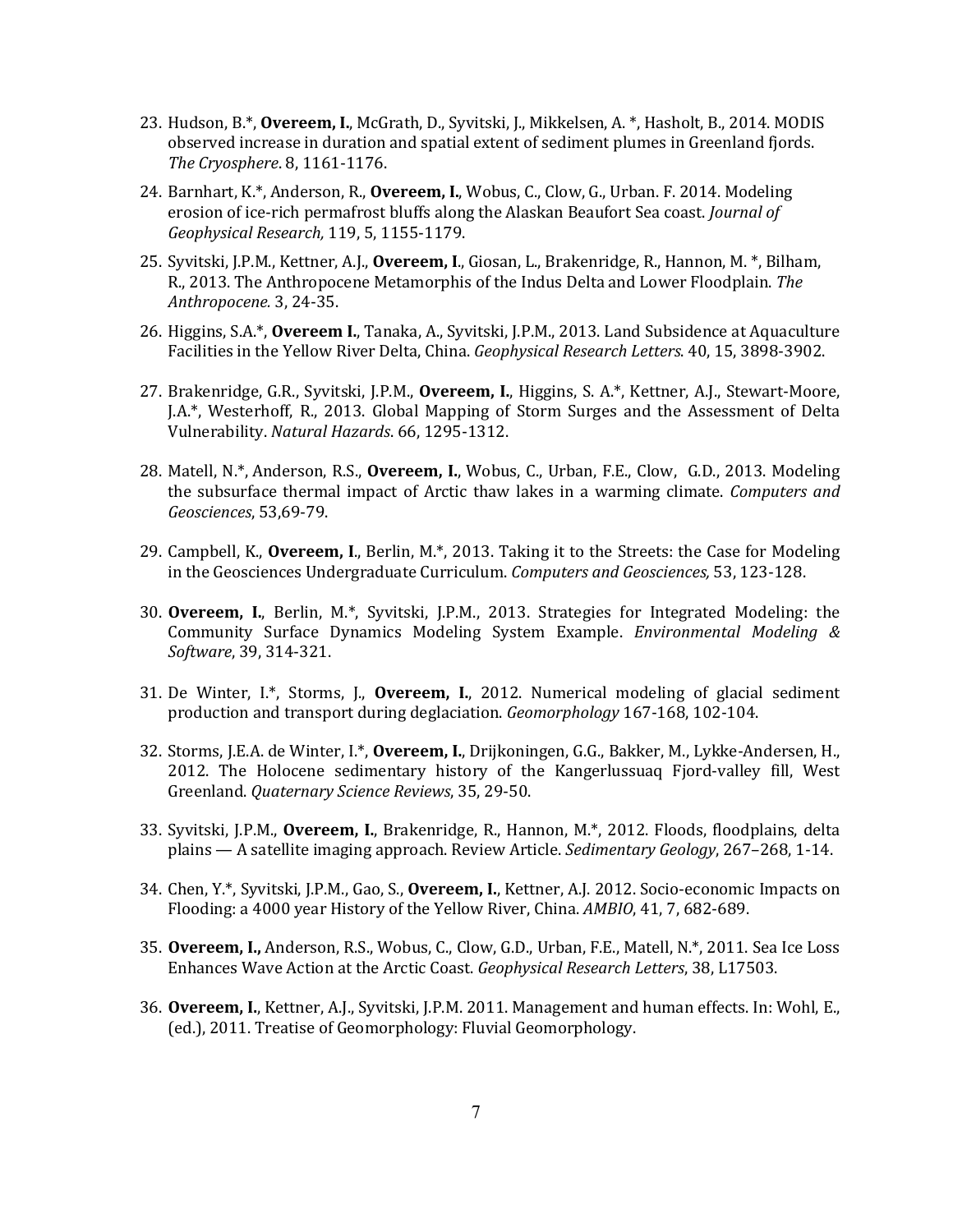- 37. Wobus, C., R.S. Anderson, **I. Overeem**, N. Matell\*, G. Clow, F. Urban, 2011. Thermal Erosion of a Permafrost Coastline: Improving Process-Based Models Using Time-Lapse Photography. *Journal of Arctic Antarctic and Alpine Research,* 43, 3, 474-484.
- 38. Chen, Y.\*, Overeem, I., Syvitski, J.P.M., Gao, S., Kettner, A.J. 2011. Controls of levee breaches on the Lower Yellow River during the years 1550-1855. *IAHS Publ River, Coastal and* Estuarine Morphodynamics: RCEM 2011, Tsinghua University Press, Beijing, 617-633.
- 39. Donselaar, R., Visser, C., **Overeem, I.**, 2011. Mapping of Fluvial Fairways in the Ten Boer Member, Southern Permian Basin. In: Grotsch, J., Gaupp, R., (eds.), 2011. Permian Rotliegend of the Netherlands. *SEPM Special Publ.* 98, 105-118.
- 40. Overeem, I., Syvitski, J.P.M., 2010. Shifting Discharge Peaks in Arctic Rivers, 1977-2007, *Geografiska Annaler* 92, 285-296.
- 41. **Overeem, I.**, Syvitski, J.P.M., 2010. Experimental exploration of the stratigraphy of fjords fed by glaciofluvial systems, In: Howe, J., Austin, W., Forwick, M., Paetzel, M., 2010. Fjords Systems and Archives, *Geological Society Spec. Publ.* 344, 125-142.
- 42. McGrath, D.\*, Steffen, K., **Overeem, I.**, Mernild, S., Hasholt, B., van den Broeke, M., 2010. Sediment plumes as a proxy for local ice sheet runoff in Kangerlussuaq Fjord, West Greenland. *Journal of Glaciology* (09[116).
- 43. Syvitski, J.P.M., Kettner, A.J., **Overeem, I.**, Hutton, E.W.H., Hannon, M. T.\*, Brakenridge, G.R., Day, J., Vörösmarty, C., Saito, Y., Giosan, L., Nicholls, R.J., 2009. Sinking Deltas due to Human Activities. *Nature Geoscience* 2, 681 - 686.
- 44. **Overeem, I.**, Syvitski, J.P.M., 2009. Dynamics and Vulnerability of Delta Systems. Land Ocean Interactions in the Coastal Zone - *LOICZ Reports and Studies* No. 35. Germany.
- 45. Donselaar, M.E., **Overeem, I.**, 2008. Connectivity of fluvial point-bar deposits: An example from the Miocene Huesca Fluvial Fan, Ebro Basin, Spain. *AAPG Bulletin* 92, 1109 - 1129.
- 46. Hoogendoorn, R.M., **Overeem, I.**, Storms, J.E.A., 2008. Process response modeling of fluvial deltaic systems, simulating evolution and stratigraphy on geological timescales. *Computers & Geosciences*, 34, 10, 1394-1416.
- 47. **Overeem, I.**, Syvitski, J.P.M., 2008. Changing Sediment Supply in Arctic Rivers. Sediment Dynamics in Changing Environments, *IAHS Publ.* 325, 2008.
- 48. Fagherazzi, S., **Overeem I.**, 2007. Models of deltaic and inner continental shelf evolution. *Annual Review of Earth and Planetary Science Reviews*, 35, 685-715.
- 49. Briner, J.P., **Overeem, I.**, Miller, G., Finkel, R., 2007. The deglaciation of Clyde Inlet, northeastern Baffin Island, Arctic Canada. *Journal of Quaternary Science*, 22, 3, 223-232.
- 50. Wong, T.E., de Lugt, I.R., Kuhlmann, G., **Overeem, I.**, 2007. Tertiary. In: Wong, T.E., Batjs, D.A.J., de Jager, J., (eds.), 2007. *Geology of the Netherlands*. 151-171. Royal Netherlands Academy of Arts and Sciences.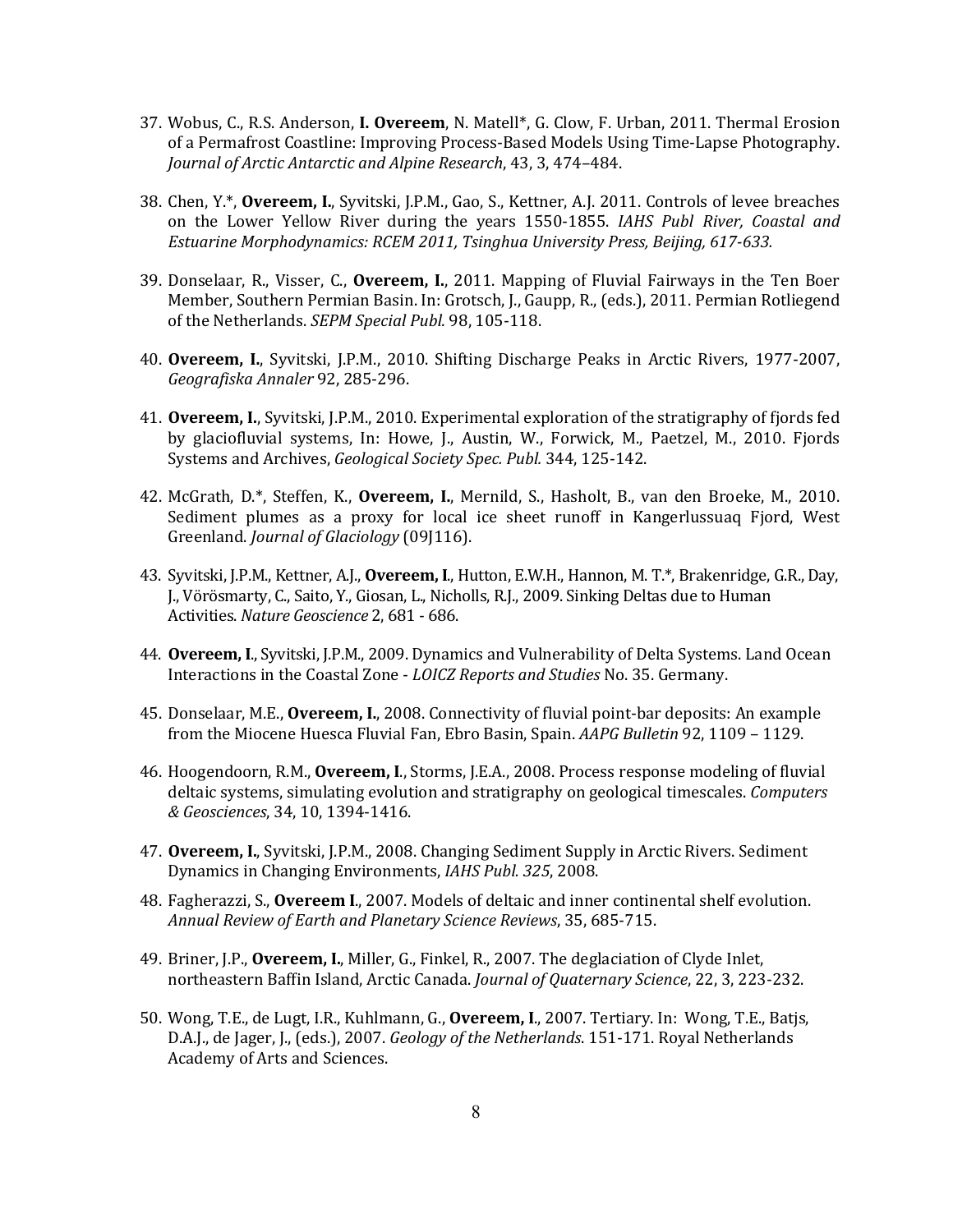- 51. Kraft, B.J., **Overeem, I.**, Holland, C.W., Pratson, L.F., Syvitski, J.P.M., Mayer, L.A., 2006. Stratigraphic Model Predictions of Geoacoustic Properties. *Journal of Ocean Engineering*.
- 52. Kroonenberg, S.B., Simmons, M. D., Alekseevski, N. I., Aliyeva E., Allen, M.B., Aybulatov, D.N., Baba-Zadeh, A., Badyukova, E.N, Hinds, D.J., Huseynov<sup>,</sup> D., Ibrahimov<sup>,</sup> B., Mamedov P., **Overeem I.**, Povalishnikova, E.N., Rusakov, G.V.  $\dagger$ , Suleymanova, S., Svitoch A.A., 2005. Two deltas, two basins, one river, one sea; The modern Volga delta in the North Caspian Basin as an analogue of the Neogene Paleo-Volga delta, Productive Series, South Caspian Basin. *SEPM Spec Publ.*, 83. 'River Deltas: concepts, models and examples'. 231-256.
- 53. Overeem, I., Syvitski, J.P.M., Hutton, E.W.H., 2005. Three-dimensional numerical modeling of deltas. *SEPM Spec. Publ.*, 83. 'River Deltas: concepts, models and examples'. 13-30.
- 54. Overeem, I., Syvitski, J.P.M., Hutton, E.W.H., Kettner, A.J., 2005. Stratigraphic variability due to uncertainty in model boundary conditions: a case study of the New Jersey Shelf over the last 40,000 years. *Marine Geology*, 224, 23-41.
- 55. **Overeem, I.**,Kroonenberg, S.B., Veldkamp, A., Groenesteijn, K., Rusakov, G. V.†, Svitoch, A.A., 2003. Small-scale stratigraphy in a large ramp delta: recent and Holocene sedimentation in the Volga delta, Caspian Sea. *Sedimentary Geology* 159, 133-157.
- 56. **Overeem, I.**, Veldkamp, A., Tebbens, L., Kroonenberg, S.B., 2003. Modelling Holocene stratigraphy and depocentre migration of the Volga delta due to Caspian Sea-level change. *Sedimentary Geology* 159, 159-175.
- 57. Overeem, I. 2002. *Process-response simulation of fluvio-deltaic stratigraphy*. Delft University of Technology Ph.D. thesis. ISBN 90 6464 859X.
- 58. **Overeem, I.**, Bishop, C., Weltje, G.J., Kroonenberg, S.B., 2001. The Late Cenozoic Eridanos delta system in the Southern North Sea Basin: a climate signal in sediment supply? *Basin Research* 13, 3, 293-312.
- 59. Steeghs, P., **Overeem, I.**, Tigrek, S.\*, 2000. Seismic Volume Attribute Analysis of the Cenozoic Succession in the L08 Block (Southern North Sea). *Global and Planetary Change* 27, 245-262.

**Extended Abstracts and Published Contributions (27 total)** 

- 1. Adams, J.\*, **Overeem, I.**, Hutton, E., Tucker, G., Kettner, A., 2019. Exploring Surface Processes Using the Community Surface Dynamics Modeling System Modeling Tools. Extended Abstract SEDHYD 2019, June 24th-28th, 2019, Reno, NV.
- 2. Kettner, A. J., I. Overeem, and G. Tucker, 2018. Can we build useful models of future risk from natural hazards? EOS, 99, https://doi.org/10.1029/2018EO105239.
- 3. **Overeem, I.,** 2018. Greenland's growing deltas: Combining historical and modern imagery to decode change in a telltale Arctic landscape, *Earth Magazine*, February 2018.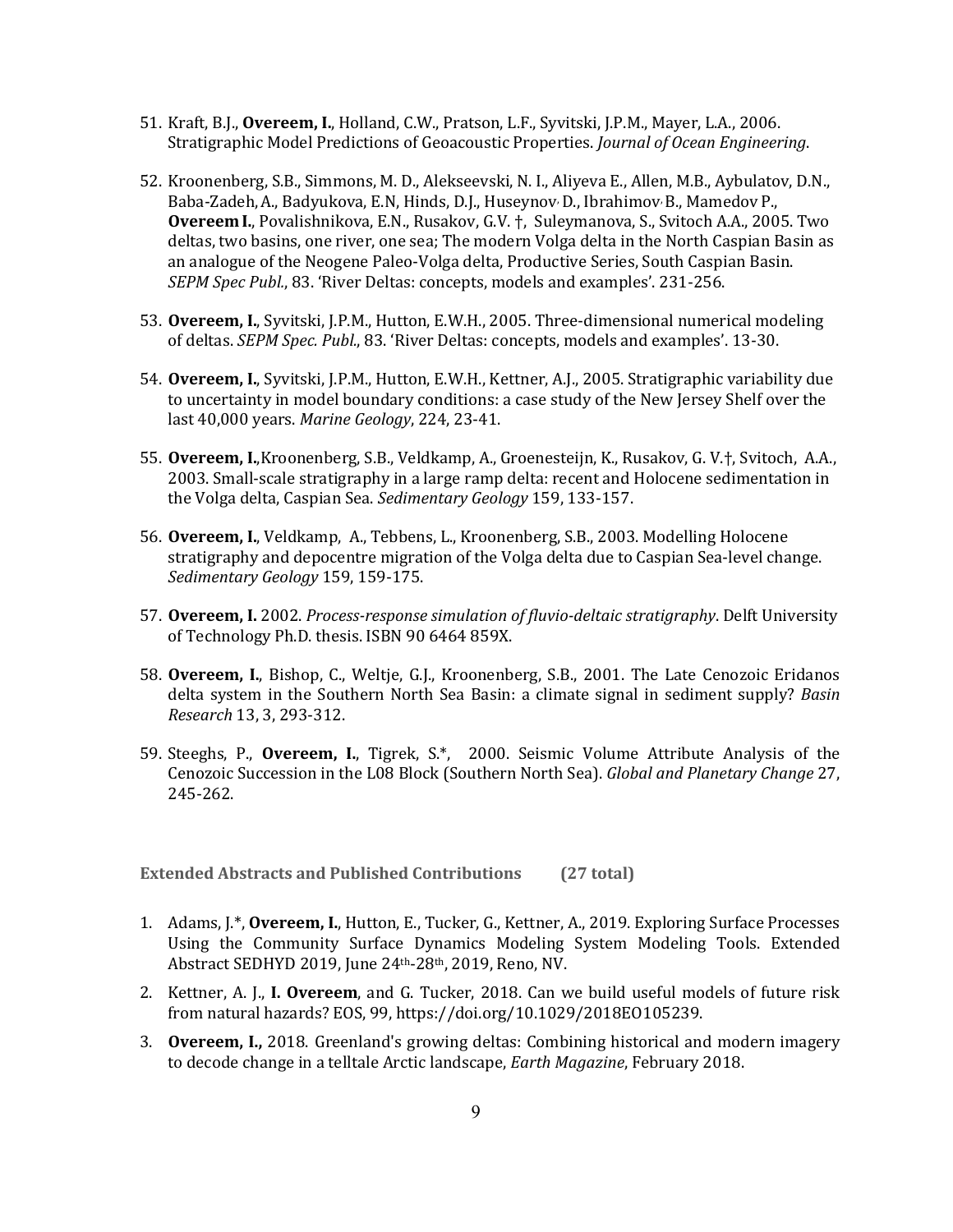- 4. Bendixen, M.\*, Iversen, L., **Overeem, I.,** 2017. Greenland: built an economy on Sand. *Science* 358, 6365, 879. DOI: 10.1126/science.aar3388.
- 5. Tedesco, M., Bell., R., Rennermalm, A., Hannah., E., Alexander, P., Briggs, K., MacFerrin, M., **Overeem, I.,** Koenig., L., 2016. Understanding the fundamental processes controlling the surface mass balance of the Greenland ice sheet and improving estimates, NASA Workshop Report, Lamont-Doherty, Sept 2016.
- 6. Kettner, A.J., Syvitski, J.P.M., **Overeem, I.,** Brakenridge, R., 2015. Morphological changes due to flooding: the Indus River. Short Paper for RCEM 2015, Iquitos, Peru, 4p.
- 7. Del Castillo, C, and writing team. 2015. Arctic COLORS- Arctic-COastal Land Ocean inteRactionS Scoping Study Report for NASA, August 2015, 65p.
- 8. **Overeem, I.**, 2014. Arctic Permafrost Loss. Earth Magazine, April 2014. 24-31.
- 9. Hutton, E., Piper, M., **Overeem, I.**, Kettner, A.J., 2014. BUILDING SUSTAINABLE SOFTWARE -THE CSDMS APPROACH, Working towards Sustainable Software for Science: Practice and Experiences, WSSSPE2, November 16, 2014, New Orleans, USA.
- **10.** Syvitski, J.P.M., Hutton, E., Piper, M., **Overeem, I.**, Kettner, A.J., 2014. Plug and Play Component Modeling — The CSDMS2.0 Approach. International Environmental Modelling and Software Society (iEMSs), Extended abstract for 7th International Congress on Environmental Modelling and Software, San Diego, California, USA.
- 11. **Overeem, I.**, Hudson, B.\*, Mikkelsen, A., van der Broeke, M., Rennermalm, A. 2014. Response of Greenlandic Rivers to Ice Sheet Melt. Extended Abstract to the 44<sup>th</sup> International Arctic Workshop 15-16th of March, 2014.
- 12. Hudson, B.\*, **Overeem, I.**, Syvitski, J., Mikkelsen, A., 2014. The Greenland Ice Sheet's Role In Setting River And Fjord Suspended Sediment Concentration: A Test Case From Two West Greenland Rivers. Extended Abstract to the 44<sup>th</sup> International Arctic Workshop 15-16<sup>th</sup> of March, 2014.
- 13. Eggerink, K.\*, Hudson, B.\*, Andrews, J., **Overeem, I.**, 2014. A Pilot Study Of The Extent And Variations In Meltwater Plumes And Icebergs Emanating From Northeast Greenland Tidewater Glaciers. Extended Abstract to the 44<sup>th</sup> International Arctic Workshop 15-16<sup>th</sup> of March, 2014.
- 14. Barnhart, K.\*, Anderson, R.S., **Overeem, I.**, 2014. The Effect of Changing Sea Ice On The Vulnerability Of Arctic Coast. Extended Abstract to the 44<sup>th</sup> International Arctic Workshop 15-16th of March, 2014.
- 15. Rogers, K.\*, Syvitski, J., Overeem, I., Higgins, S.\*, 2013. Farming Practices and Anthropogenic Delta Dynamics. IAHS Extended Abstract, Gothenburg, Sweden, July 2013.
- 16. Foufoula-Georgiou, E., **Overeem, I.**, Saito, Y., et al., 2013. A vision for a coordinated international effort on delta sustainability. IAHS Extended Abstract, Gothenburg, Sweden, July 2013.
- 17. Berlin, M.\*, **Overeem, I.**, McGrath, D.\*, Rick, U., 2010. Regional Runoff Season Duration From Sediment Plume Analysis In The Kangerlussuaq Area, Greenland. Extended Abstract, 40th Arctic Workshop, Winterpark, CO, March 2010.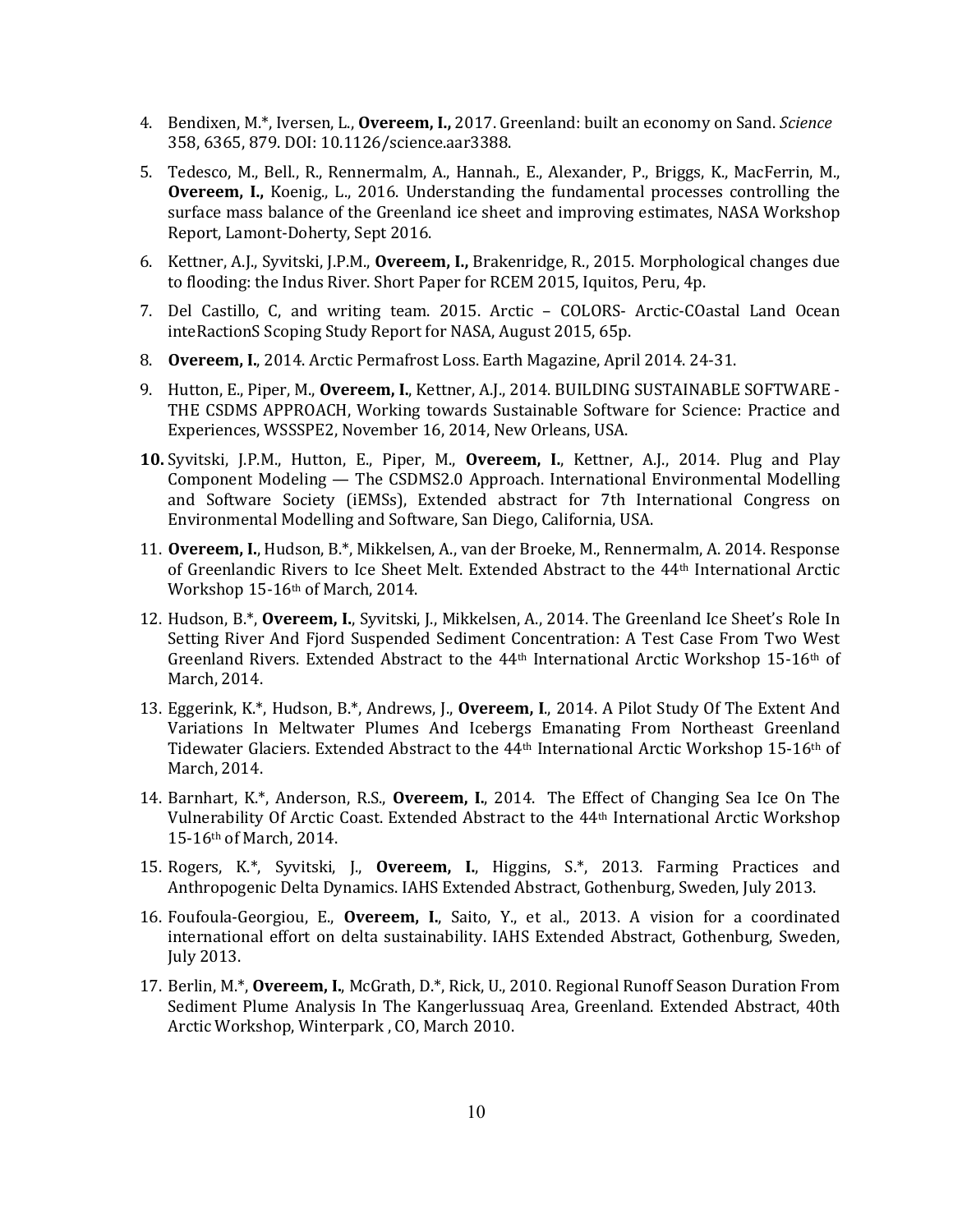- 18. **Overeem, I.**, 2010. Arctic Coastal Erosion along the Beaufort Sea. Contribution to "A Science Plan for Regional Arctic System Modeling". In: Roberts et al., (eds.), 2010. A report by the Arctic Research Community for the National Science Foundation Office of Polar Programs.
- 19. **Overeem, I**, Syvitski, J.P.M., Kettner, A.J. 2008. Are Arctic Rivers Unique and Are They Changing? Extended Abstract,  $38<sup>th</sup>$  Arctic Workshop, Boulder, Colorado, 5-7<sup>th</sup> of March 2008.
- 20. Perillo, G.M.E, Syvitski, J.P.M., Amos, C.L., Depetris, P., Milliman, J., Pejrup, M., Saito, Y., Snoussi, M., Wolanski, E., Zajaczkowski, M., Stallard, R., Hutton, E., Kettner, A., Meade, R., **Overeem, I.**, Peckham, S., 2007, Estuaries and their Sediments: How They Deal with Each Other. Inprint Newsletter of the IGBP/IHDP Land Ocean Interaction in the Coastal Zone  $2007/3:3-5.$
- 21. De Winter, I.\*, Overeem, I., Storms, J.E.A., 2008. Sedimentary Architecture of a glacio-fluvial valley fill; West-Greenland Case-Study. Extended Abstract 38<sup>th</sup> Arctic Workshop, Boulder, Colorado, USA, 5-7<sup>th</sup> of March 2008.
- 22. **Overeem, I.**, Briner, J.P., Kettner A.J., 2004. How dynamic are fluvial-deltaic systems draining land-ice? A case-study of Clyde River, Baffin Island. Extended Abstract 34th Annual Arctic Workshop. March 11th-13th 2004, INSTAAR, University of Colorado at Boulder.
- 23. Kroonenberg, S.B., J.F. Boels, R.M. Hoogendoorn, I. Overeem, E. Aliyeva, D. Huseynov, E.M. Badyukova, A.A. Svitoch, D. Hinds, M.D. Simmons. 2004. Modern Caspian deltas as analogues for the productive series, Azerbaijan. Proc. AAPG Hedberg conference "Sandstone deposition in lacustrine environments: Implications for exploration and reservoir development", May 28-21, 2004, Baku, Azerbaijan, 44-48.
- 24. **Overeem, I.**, Kroonenberg, S.B., 2002. De Amazone in de Noordzee. *Natuur & Techniek*, Januari 2002.
- 25. Overeem, I., Drijkoningen, G.G., Steeghs, T.P.H., van de Bilt, B.D.\*, 2001. Modelling massmovements along Cenozoic delta lobes, 3D seismic data analysis of the F09 block, North Sea, Expanded abstract, EAGE Amsterdam, The Netherlands, June 2001.
- 26. Van Spaendonck, R.L.C., Steeghs, T.P.H., Overeem, I., Fernandes, F.C.A., Fokkema, J.T., 2001. Wavelet based volume attributes for seismic interpretation, Expanded abstract, EAGE Amsterdam, The Netherlands, June 2001.
- 27. **Overeem, I.** Weltje, G.J., van Dijke, J.J., Kroonenberg, S.B., 1999. Nested process response models of fluvio-deltaic sedimentation. Proceedings of IAMG 1999, Lippard, S.J., Sinding-Larsen (eds.), Trondheim, Norway, 6-11 August 1999.

**Book Reviews (6 total)**

- 1. **Overeem, I.**, 2015. Book Review: 'North by Degree: New Perspectives on Arctic exploration' Edited by Susan A. Kaplan and Robert McCracken Peck, 2013. Arctic, Antarctic, and Alpine Research, 47, 2, 211-212.
- 2. **Overeem, I.**, 2013. Book Review: 'Polar Bears: The Natural History of a Threatened Species' by Ian Stirling, 2011. Arctic, Antarctic and Alpine Research.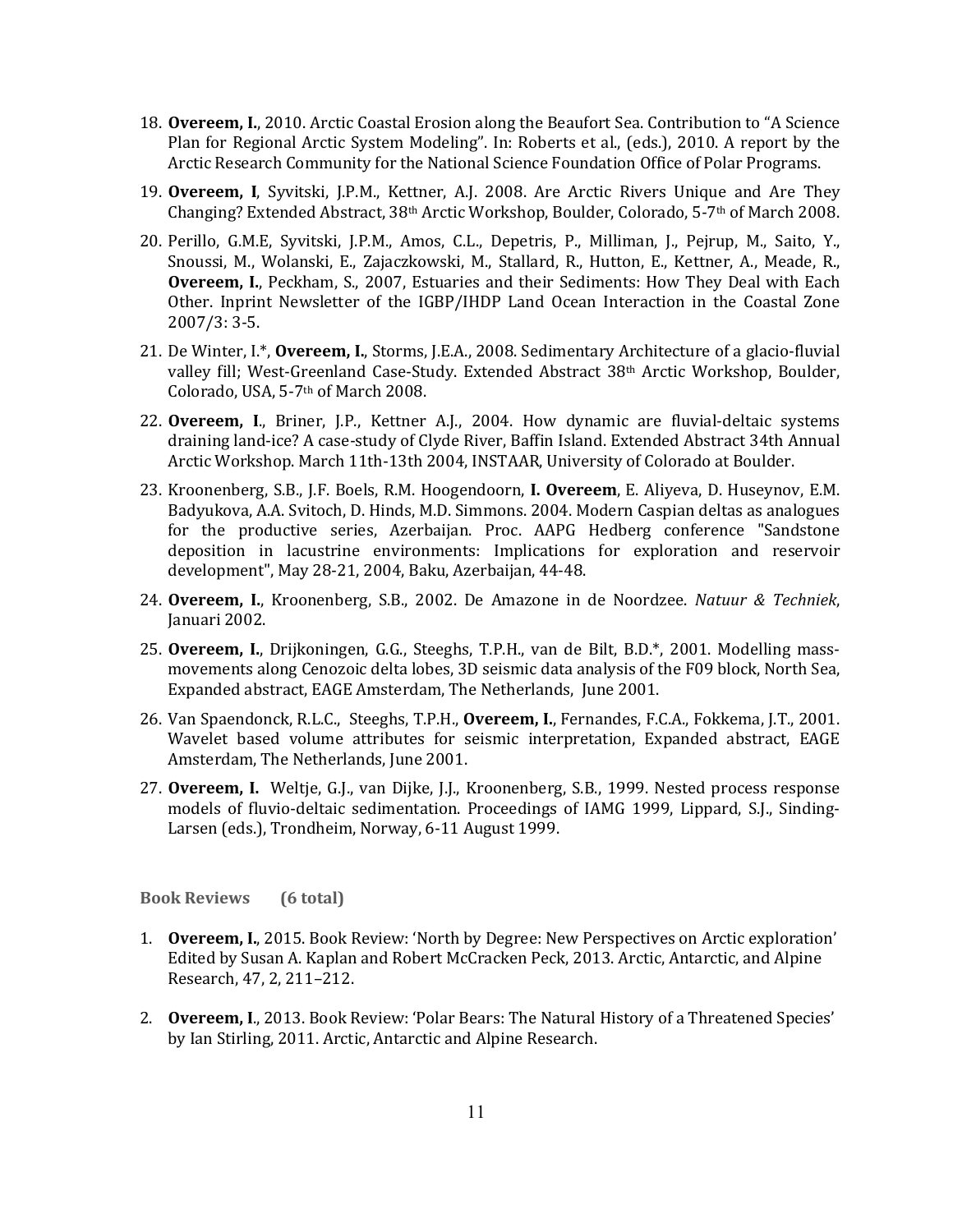- 3. **Overeem, I.**, 2010. Book Review: 'Arctic Scientist, Gulag Survivor: the biography of Mikhail Mikhailovich Ermolaev 1905–1991', by A. M. Ermolaev and V. D. Dibner, translated and edited by W. Barr reviewed work, Arctic, Antarctic and Alpine Research. 42, 4, 504.
- 4. **Overeem, I.**, 2010. A Field Guide to Ice, by James H. C. Fenton reviewed work, Arctic, Antarctic and Alpine Research. 42, 4, 132.
- 5. **Overeem, I.**, 2004. Book Review. Rivers and Floodplains: forms, processes and sedimentary record. Journal of Quaternary Science, 19, 6, 618-619.
- 6. **Overeem, I.,** 2003. Book Review. Sea Ice- an introduction to its physics, chemistry, biology and geology. Arctic, Antarctic and Alpine Research, 35, 4, 130-131.

Presentations (first-authored are listed, >170 incl. co-authored abstracts)

- INVITED: Overeem, I., 2019. Big Unknowns in Sediment Transport Processes in the Ganges-Brahmaputra Delta. Hydrological Sciences Seminar, University of Colorado, October 2019.
- Overeem, I., Bendixen, M., Rosing, M., 2019. Sand Resources are Running Out, Except in Greenland. Arctic Futures 2050, Washington DC, September 6-8th, 2019.
- Overeem, I., 2019. The Melting Greenland Ice Sheet and its Sediment Flux. IARPC, Washington DC, August 19th, 2019.
- Overeem, I., 2019. Exploring Interactions of Surface Processes and Permafrost Controls with a Toolkit of Component Models, IARPC, Washington DC, June 11<sup>th</sup>, 2019.
- Overeem, I., Zheng, L. Wang, K., 2019. Changing River Dynamics Cause Permafrost Thaw. May 23-27<sup>th</sup>, CSDMS Annual Meeting, May 2019.
- Overeem, I., 2019. Changing Sedimentary Systems: modeling and predicting delta evolution. Department of Geological Sciences Advisory Board Meeting, April 2019, Boulder, CO.
- INVITED: Overeem, I., 2019. Changing River Dynamics Cause Permafrost Thaw: exploration from the coupling of a river temperature and a permafrost model. February  $18<sup>th</sup>$ , 2019. Center for Water Earth Science, and Technology Seminar Series, University of Colorado.
- Overeem, I., Goodbred, S., Steckler, M., 2019. Sedimentation Dynamics and Subsidence in the Ganges-Brahmaputra Delta System. Bangladesh Water Development Board and Ministry of Water Resources Inception Workshop on Longterm Monitoring, Research and Analysis of the Bangladesh Coastal Zone, Dhaka, Bangladesh, January 9th, 2019.
- Overeem, I., Piper, Harris, C., M., Hutton, E., Kettner, A., 2018. Teaching with Numerical Models in the Earth Surface Processes, AGU Annual Meeting, Washington DC, Dec 9-14, 2018.
- INVITED: Overeem, I., Zheng, L., Clow, G., Wang, K., 2018. How Changing Fluvio-deltaic Systems Affect Permafrost, AGU Annual Meeting, Washington DC, Dec 9-14, 2018.
- INVITED: Overeem, I. 2018. Using High Resolution Topography Data in Numerical Models. NSF-EarthCube RCN on A2 HRT Workshop, Broomfield, CO, August 2018.
- Overeem, I., 2018. Modeling Sedimentation Patterns in the GBMD Using a Network Connectivity Approach. Institute for Water Modeling, Dhaka, Bangladesh, July 2<sup>nd</sup>, 2018.
- INVITED: Overeem, I., 2018. Fjords in Flux downstream impacts of Greenland Ice Sheet melt. Arctic System Change Workshop, NCAR, Boulder, CO, April 11<sup>th</sup>, 2018.
- INVITED: Overeem, I., 2018. Sedimentation Patterns in the Ganges-Brahmaputra Delta System. EAFIT, Medellin, Colombia, March 23rd, 2018.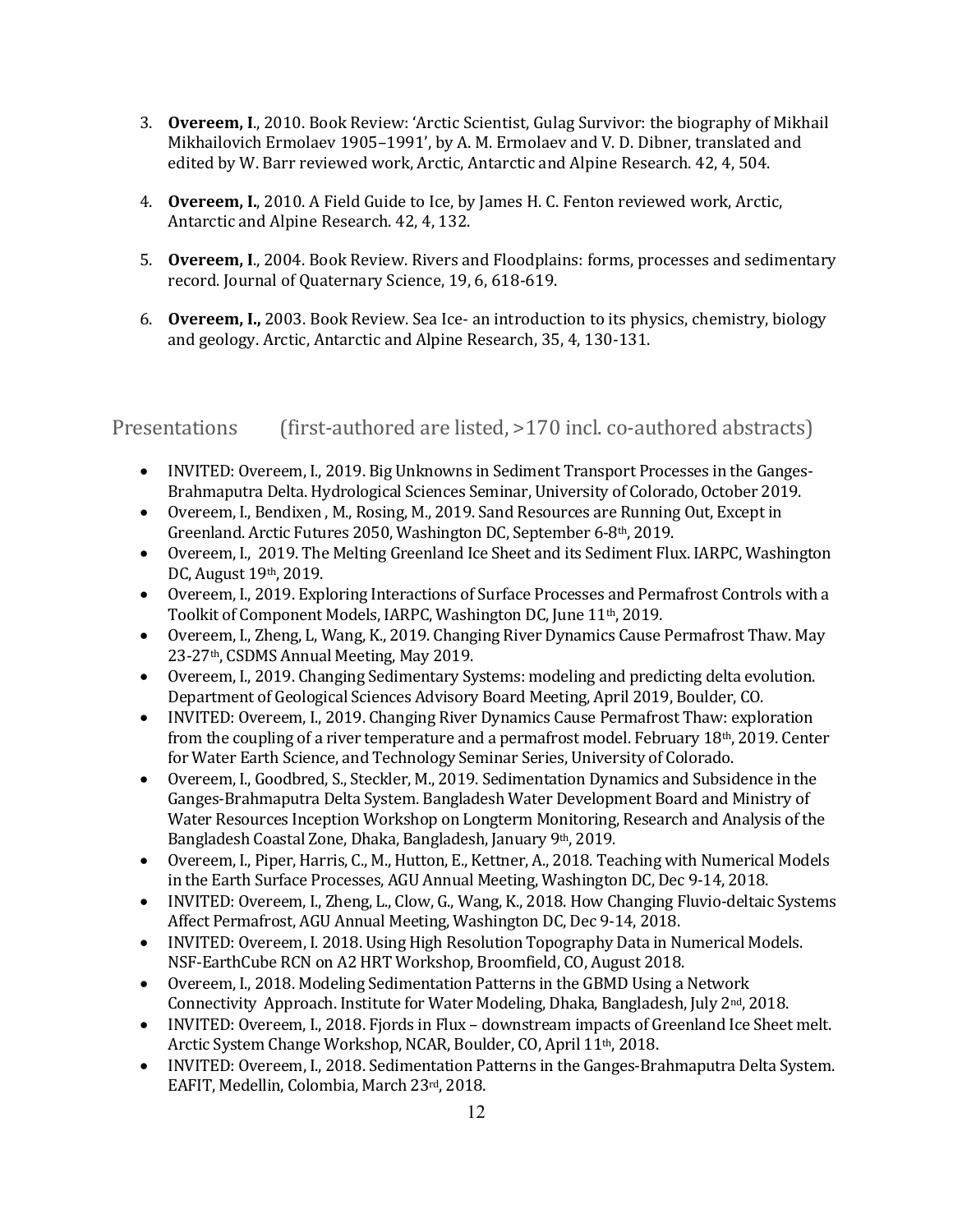- INVITED: Overeem, I., 2018. Dynamic Arctic Coasts: developing process models for a frozen environment, Frontiers in Science Seminar, Los Alamos National Laboratory, March 5<sup>th</sup>, 2018.
- INVITED: Overeem, I., 2017. How rapid change affects deltas in the Arctic region, AGU ESPL, New Orleans, December 2017.
- Overeem, I., Lintern, G., 2017. Redefining Thresholds of River Sediment Concentrations and the Triggering of Turbidity Currents. International Conference on Fluvial Sedimentology, Calgary, Canada, July 15th-21th 2017.
- INVITED Overeem, I., 2017. Fjords in Flux: how climate change affects the Arctic Coast. Rutgers University, New Brunswick, March 31<sup>th</sup>, 2017.
- INVITED Overeem, I., 2017. Fjords in Flux: how rapid change affects deltas in the Arctic regions. Tulane University, New Orleans, March 10th, 2017.
- INVITED Overeem, I. 2017. How High-Amplitude Sedimentary Signals are Transferred in Arctic Systems, Department of Geological Sciences, University of Colorado, Boulder, March 1, 2017.
- Overeem, I., Lintern, G., Hill, P., 2016. A Sensitivity Analysis of Triggers and Mechanisms of Mass Movements in Fjords, AGU Annual Meeting, December 11-16th.
- Overeem, I., Wang, K., Jafarov, E., Schaefer, K., 2016. Development of a permafrost modeling toolbox. AGU Annual Meeting, December 11-16th.
- Overeem, I., Hutton, E., Kettner, A., Piper, M., Syvitski, J., Tucker, G., 2016. Community Surface Dynamics Modeling System: Opportunities for Interaction. Forum for Arctic Modeling & Observational Synthesis Meeting, Woodshole, MA November 1-4th.
- Overeem, I., Barnhart, K., Kay, J., 2016. Modeling Sea Ice Decline and Impacts on Coastal Processes, Forum for Arctic Modeling & Observational Synthesis Meeting, Woodshole, MA November 1-4th.
- Overeem, I., Higgins, S., 2016. Impacts of the Inter-River Linkages project on Sediment Transport to Deltas. Belmont Forum DELTAS Synthesis WS, CUNY, September 12-15<sup>th</sup>.
- Overeem, I., Hudson, B., Bendixen, M., 2016. Downstream Impacts of Greenland Ice Sheet Melt., NASA Surface Mass Balance WS, Lamont-Doherty, NY, September 7-8th
- Overeem, I. 2016. Sediment Grainsize Trends in Delta Networks. JpGU Annual Meeting, Tokyo, Japan, May 24-27<sup>th</sup>, 2016.
- INVITED: Overeem, I., 2016. Community Surface Dynamics Modeling System, International Soil Modeling Workshop, March 29-30th, Austin TX,
- Overeem, I., 2016. Numerical Modeling grounded in Field Observations, ONE-DELTA Steppe Workshop, January 20-23<sup>th</sup>, 2016, Nashville, TN.
- Overeem, I., Brakenridge, B., Hudson, B., 2015. Satellite-based Observation of Arctic River Dynamics, AGU Annual Meeting, San Francisco, December 2015.
- INVITED: Overeem, I., 2015. What's new in the Arctic Coastal Zone? Arctic Observing Open Science Meeting, Seattle, November 17-19th 2015.
- INVITED: Overeem, I. 2015. Sedimentation Patterns in the Ganges-Brahmaputra Delta System, Colorado Geomorphology Organization, Denver, CO, September24th, 2015.
- Overeem, I., 2015. Greenlandic Rivers and Ice Sheet Melt, Greenland Institute of Natural Resources Seminar, Nuuk, Greenland, June 19th, 2015.
- Overeem, I., Borkowski, L., Kettner, A.J., Rusell, B., Peddicord, H., 2015. Bringing earth surface processes simulations to large audiences. CSDMS Annual Meeting, Boulder, CO, May 26th-28th, 2015.
- Overeem, I., 2015. Greenlandic Rivers and Ice Sheet Melt. NSF-Office of Polar Programs, Washington DC, May 8<sup>th</sup>, 2015.
- INVITED: Overeem, I, 2015. Arctic Coastal Zone Processes Reflect Rapid Warming
	- o Polar Center, Applied Physics Lab, University of Washington, March 17<sup>th</sup> 2015.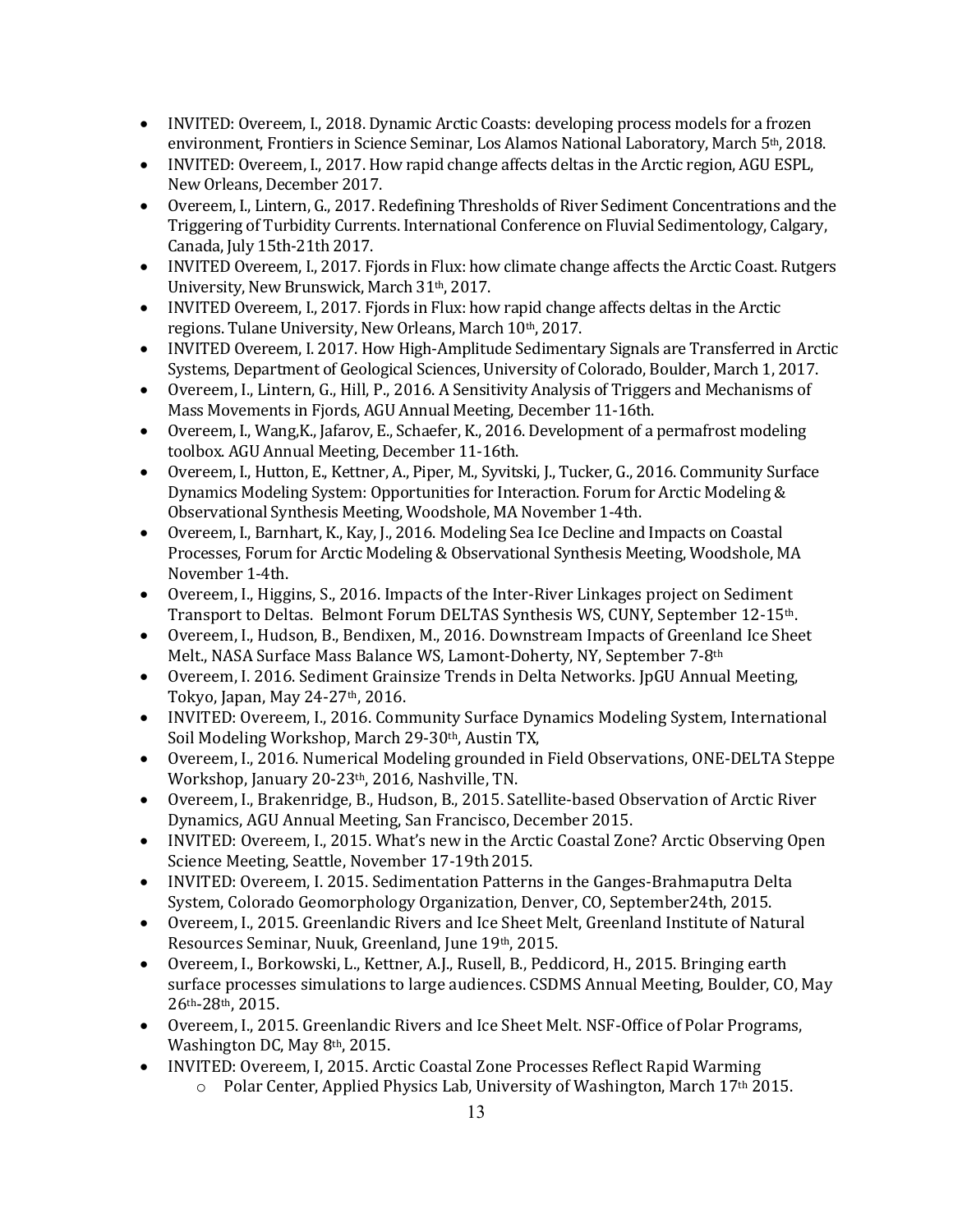- INVITED: Overeem, I., Higgins, S., Syvitski, J., Kettner, A.J., Brakenridge, R., 2014. The Impacts of Armoring Our Deltas: Mapping and Modeling Large-Scale Deltaplain Aggradation, AGU Fall Meeting, 2014, San Francisco, CA, December 15-19th, 2014.
- INVITED: Overeem, I, 2014. Arctic Coasts Reflect Rapid Warming. University of Montana, Missoula, MT, December 2014.
- INVITED: Overeem, I., 2014. Frozen Coasts Reflect Rapid Warming. Virginia Institute of Marine Sciences seminar, NASA Arctic Colors Meeting, Gloucester Point, VA, November 2014.
- Overeem, I., 2014. Sedimentation in Fluvio-Deltaic Plains, Department of Coastal and Oceanography Science Seminar, Nanjing University, China.
- Overeem, I., Rogers, K., Goodbred, S., Passalacqua, P. 2014. Sedimentation in the Ganges-Brahmaputra Delta: natural mangrove forest and embanked polders. Deltas in times of Climate Change II, International Conference, Rotterdam, The Netherlands, 24-26<sup>th</sup> of September, 2014.
- Overeem, I., Hudson, B., 2014. The Response of Greenlandic Rivers to Ice Sheet Melt, IMAU, Utrecht University, The Netherlands, September 2014.
- INVITED: Overeem, I., 2014. Sedimentation Rates in the Ganges-Brahmaputra Delta, Joint seminar for UNESCO-IHE and Deltares, Delft, The Netherlands
- INVITED: Overeem, I., Anderson, R.S., Clow, G. 2014. The Impact of Sea-Ice Loss on Wave Dynamics and Coastal Erosion Along the Arctic Coast. Meeting with Chief of Naval Operations Strategic Study Group, Boulder, CO, April 16th, 2014.
- Overeem, I., Hudson, B. \*, Mikkelsen, A., van der Broeke, M., Rennermalm, A. 2014. Response of Greenlandic Rivers to Ice Sheet Melt. 44th International Arctic Workshop 15-16th of March, 2014.
- Overeem, I., Rogers, K., Passalacqua, P., Canestrelli, A., Cohen, S., Matin, K., 2014. Sedimentation Patterns in the Ganges-Brahmaputra Delta System. AAPG International Meeting, Houston, TX, April 6-9th, 2014.
- Overeem, I., K. Rogers, C. Thorne, Sarker, M., M. Steckler, S.Goodbred, C. Wilson, C. Small, M.van der Wegen, D. Roelvink, J. Atkinson, M. Zahid, N. Seeber, S. Nooner, J. Davis. 2014. Monitoring, Research and Analysis of the Bangladesh Coastal Zone, Worldbank Coastal Embankment Improvement Project Division, Dhaka, Bangladesh, March 2, 2014.
- Overeem, I., Hudson, B.\*, Welty, E.\*, LeWinter, A., Mikkelsen, A.\*, 2013. River Channel Expansion Reveals Ice Sheet Runoff Variations. AGU Annual Meeting, San Francisco, Dec 9-13, 2013.
- INVITED: Overeem, I., Kim, W., 2013. Understanding coupled earth-surface processes through experiments and models. AGU Annual Meeting, San Francisco, Dec 9-13, 2013..
- Overeem, I., Brakenridge, B., 2013. Arctic Rivers: Quantifying Discharge Changes Using AMSR-E. NASA NEWS Science Team Meeting, NASA Goddard, May 1-2, 2013.
- INVITED: Overeem, I., On the Use of Models in Geoscience Education. WORKSHOP: The Art and Science of Reduced-Complexity Modeling in the Environmental Sciences, Boulder CO, March 27-29th 2013.
- Overeem, I., Barnhart, K. \*, Anderson, R., 2013. Modeling of Waves and Storm Surge along the Coast of Alaska, CSDMS Annual Meeting, Boulder, CO, March 23-25th, 2013.
- INVITED: Overeem, I., Arctic Coastal Erosion. Van Tuyl lecture, Colorado School of Mines, Golden, CO, March 22<sup>nd</sup>, 2013.
- INVITED: Overeem, I., Boyd, R., Kettner, A.J., Syvitski, J.P.M., 2012. Modeling Floodplain Depositional Patterns under Variable Flood Regimes. AGU Annual Meeting, San Francisco, Dec 3-7, 2012.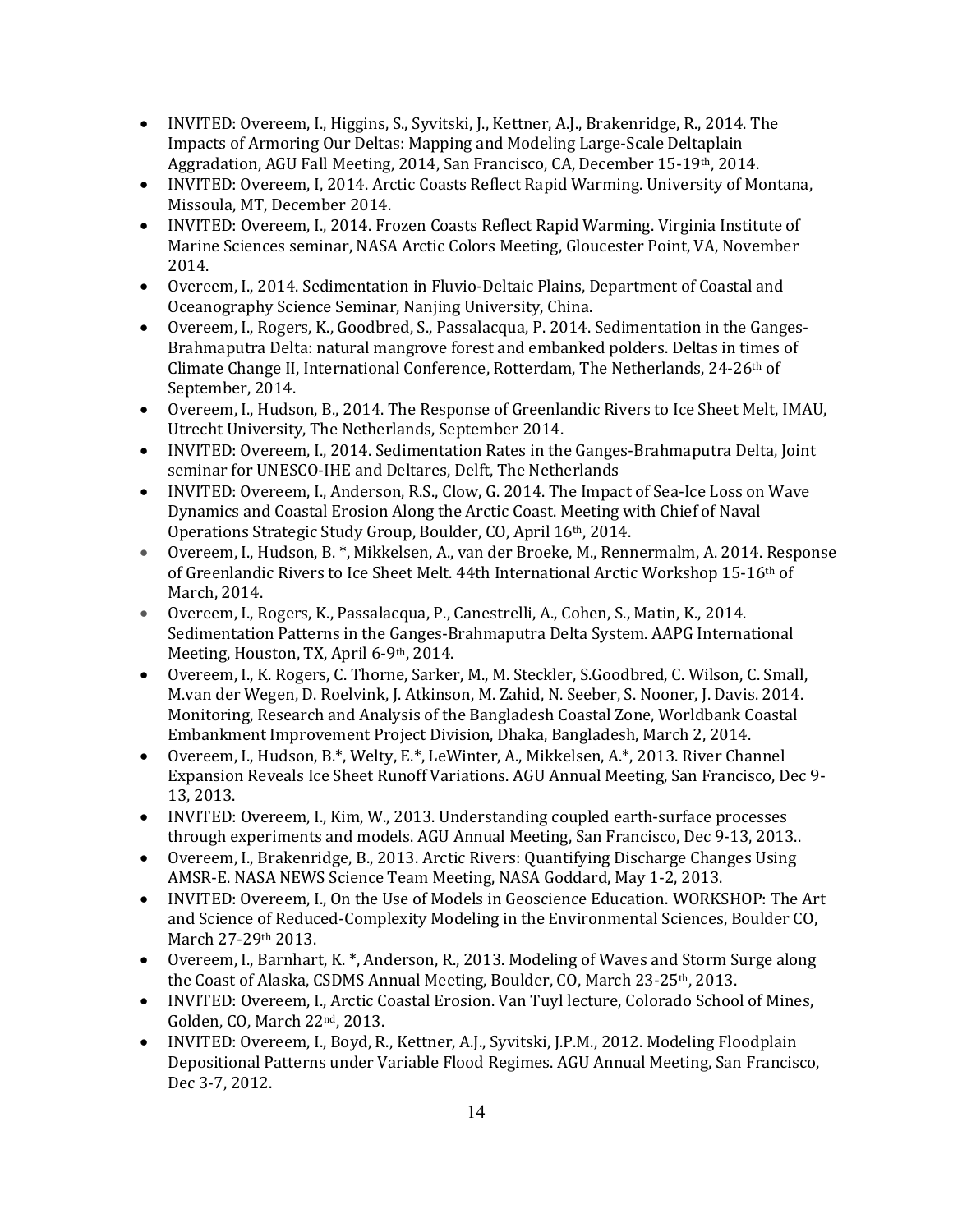- INVITED: Overeem, I., Hutton, E., Kettner, A.J., Peckham, S.P., Syvitski, J.P.M., 2012. The Community Surface Dynamics Modeling System: Experiences on Building a Collaborative Modeling Platform. AGU Annual Meeting, San Francisco, Dec 3-7, 2012.
- Overeem, I., Syvitski, J.P.M., Kettner, A.J., 2012. Modeling Floodplain Deposits. AAPG Annual Meeting, Long Beach, CA, April 22-25, 2012.
- INVITED: Overeem, I., 2012. The Community Surface Dynamics Modeling System. Talk for Chevron International Technical Seminar Series, Houston, TX, January 19, 2012.
- INVITED: Overeem. I., 2012. Process modeling of Fluvio-Deltaic Stratigraphy. Talk for Conoco Phillips Reservoir Modeling, Houston, TX, January 20, 2012.
- Overeem, I., Hudson, B.\*, Berlin, M., McGrath, D.\*, Syvitski, J., Mernild, S., 2010. Fjord Sediment Plumes as Indicators of West Greenland Ice Sheet Freshwater Flux. Presentation and abstract at AGU Chapman Conference, Source to Sink Sedimentary Systems, January 2011.
- INVITED: Overeem, I., Syvitski, J., Kettner, A.J., Hutton, E., Brakenridge, B., 2011. Sinking Deltas due to Human Activities, Talk for Tulsa Geological Society, March 2011, In: AAPG Search and Discovery #70094.
- INVITED: Overeem, I., Anderson, R.S., Wobus, C., Matell, N.\*, Urban, F., Clow, G., 2010. The impact of sea ice loss on wave dynamics and coastal erosion along the Arctic Coast. AGU Annual fall meeting 2010, San Francisco, 12-18 December.
- INVITED: Overeem, I., 2010, Controls of Delta Sedimentation; A Delicate Balance. Keynote at Symposium on behalf of Prof. Kroonenberg, March 2010.
- Overeem, I., Climatic Influences on Stratigraphy Applications of Numerical Models. AAPG 2010 Abstract Vol, New Orleans, LA.
- INVITED: Overeem, I., 2010, Sea Ice Loss Induces Arctic Coastal Erosion. Program and Abstracts of the American Polar Society Meeting 2010, Institute of Arctic and Alpine Research, Univ. of Colorado at Boulder.
- Overeem, I., Donselaar, R., 2009. Outcrop Characteristics of a Gradual Avulsion, AAPG Annual Conference, Denver, CO, 7-10 June 2009.
- Overeem, I., McGrath, D.\*, Mernild, S., Hasholt, B., Steffen, K., Syvitski, J., 2009. Sediment Plumes as a proxy for Greenland Ice Sheet Runoff. SEDIBUD workshop. Sediment Budgets in Changing High-Latitude and High-Altitude Cold Environments, Kingston, Canada, 13-14 October 2009.
- Overeem, I., Wobus, C.W., Anderson, R. S., Clow, G.D., Urban, F.E., Stanton, T. P., 2009. Quantifying Sea-Ice Loss as a Driver of Arctic Coastal Erosion. AGU Fall Meeting, San Francisco, December 2009.
- Overeem, I., Changing Circum-Arctic Sediment Supply. I.A.G./A.I.G. Working Group SEDIBUD workshop. Sediment Budgets in Changing High-Latitude and High-Altitude Cold Environments, Boulder, CO, September 9-13, 2008.
- INVITED: Overeem, I. 2007. Sediment Supply to the Arctic Ocean. International Polar Year start-up meeting, Groningen, March 8-9, the Netherlands.
- INVITED: Overeem, I., 2007. Modeling river response to deglaciation; using clues from Baffin Island, Arctic Canada. University Center in Svalbard, Norway, February 2008.
- INVITED: Overeem, I., 2007. Exploring sheet sandstone geometries with numerical process modeling, Van Tuyl Lecture, Colorado School of Mines, Golden, November 2008.
- Overeem, I., 2007. Resilient deltas, a case-study report on the Volga and Ganges delta systems. Dynamics and vulnerability of River Deltas. LOICZ-CSDMS Workshop, 26-28 September 2007.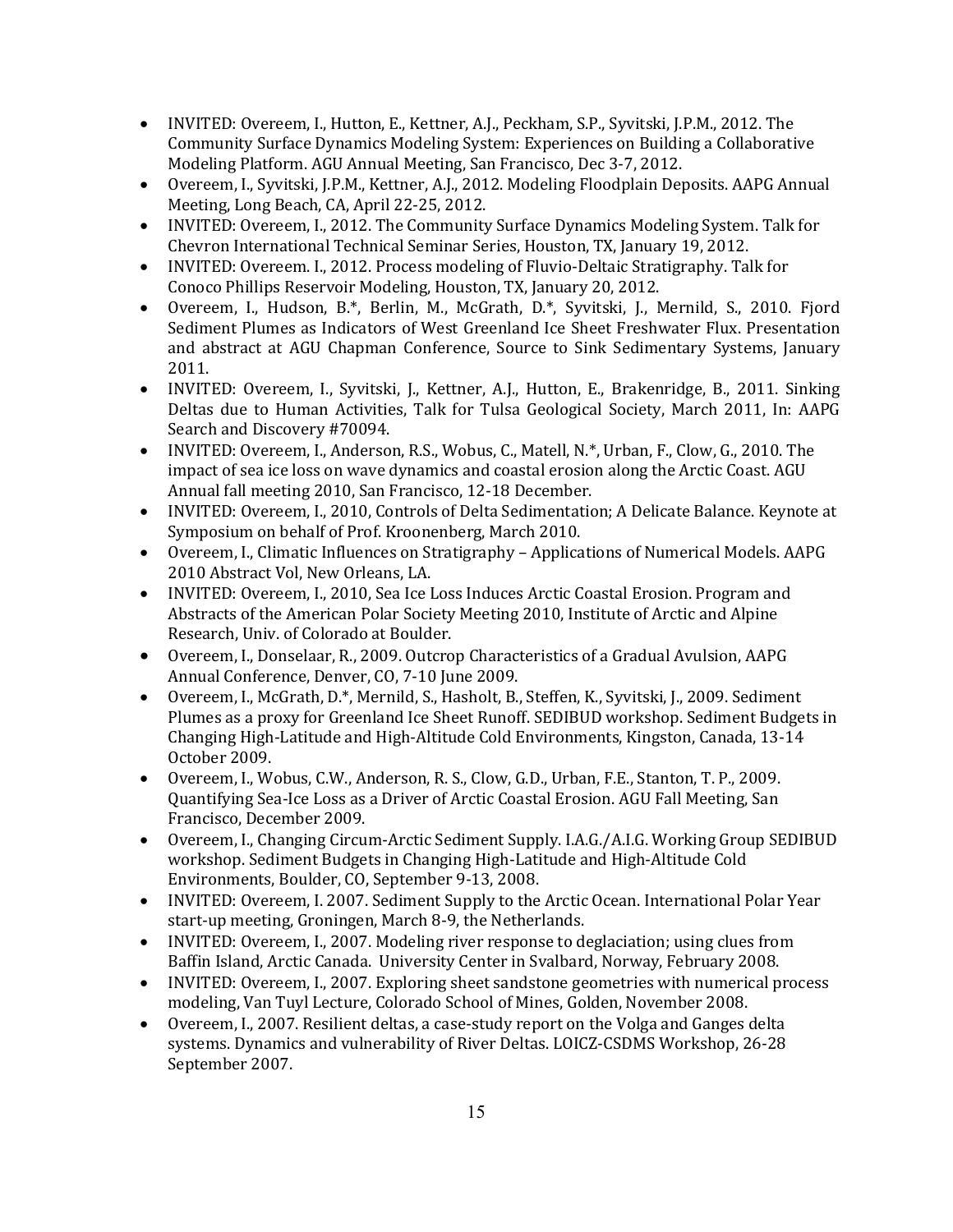- Overeem, I., Briner, J.P., Kettner, A.J., Syvitski, J.P.M., 2007. Modeling river response to deglaciation; using clues from Baffin Island, Arctic Canada. AGU, 85 (47), Fall Meet. Suppl., Abstract H53E-04.
- INVITED: Overeem, I., Briner, J.P. Miller, G., Syvitski, J.P.M. 2006. Sediment supply to the Arctic coastal zone. Wageningen University, The Netherlands, November 2006.
- INVITED: Overeem, I., Wobus, C., Anderson, R.S., Clow, G., 2005. Toward a predictive model of Arctic coastal retreat in a warming climate, Beaufort Sea, Alaska. Meeting on Longterm Coastal Modeling, Department of Civil Engineering, November 2006, Delft, The Netherlands.
- Overeem, I., Goodbred, Jr., S.L., 2005. Numerical modeling of the impact of an enhanced monsoon on the Ganges-Brahmaputra River System.  $8<sup>th</sup>$  International Conference on Fluvial Sedimentology, August 7-12, 2005, Delft, The Netherlands.
- INVITED: Overeem, I., Briner, J.P., Miller, G., Syvitski, J.P.M., Finkel, R., 2006. Pleistocene Glacial Deposits of Clyde Fjord, Baffin Island, Talk at Shell Research Meeting on Glacigenic Reservoir Strategies, Rijswijk, the Netherlands. November 2005.
- Overeem, I., Storms, J.E.H., Hutton, E.W.H., 2004. High-magnitude low-frequency events in stratigraphic simulation models.  $32<sup>nd</sup>$  IGC, August 20-28<sup>th</sup> 2004, Florence, Italy.
- Overeem, I., 2004. Unraveling Forcing Factors of Shallow Shelf Stratigraphy With Numerical Modeling. Eos Tans. AGU, 85 (47), Fall Meet. Suppl., Abstract H53E-04. San Francisco, USA.
- Overeem, I., Storms, J.E.H. 2003. Upscaling the time parameter in stratigraphic simulation models: efficient use of high-magnitude low-frequency events, Numerical and Physical Modelling of Sedimentary Systems; from understanding to prediction. 9-11 October 2003. Utrecht, The Netherlands
- Overeem, I., Syvitski, J.P.M., 2003. Stratigraphic Variability Due To Uncertainty In Model Boundary Conditions 8-12 Dec AGU 2003 Annual Conference, San Francisco, USA.
- Overeem, I., Kroonenberg, S.B., 2002. Modeling Holocene stratigraphy and depocenter migration of the Volga delta due to Caspian sea level change. Science at the highest level, Denver 2002. GSA Abstracts with programs, Vol 34, No 6, 2002, Geological Society of America, Denver, USA.
- Overeem, I., Weltie, G.J., 2001. Conditioning channel switching for a 3-D fluvio-deltaic process model, IAMG 2001, 6-12 September 2001, Cancun, Mexico.
- Overeem, I., van Amstel, W.\*, Weltje, G.J., 2000. AquaTellus; a process-response model of fluvio-deltaic sedimentation. British Sedimentological Research Group Meeting, Abstract Volume, 11-12 Sept 2000, London, UK.
- Overeem, van Dijke, J.J., Weltje, G.J., Kroonenberg, S.B. 1999. A process response model of fluvio-deltaic sedimentation; the case of the late Cenozoic delta in the southern North Sea. Geophysical Research Abstracts, Volume 1, Number 1 1999 European Geophysical Society, 24<sup>th</sup> General Assembly, Society Symposium, Solid Earth Geophysics & Geodesy.
- Overeem, I., Weltje, G.J., Drijkoningen, G.G., van Spaendonck, R.L.C., 1998. Geological reconstruction of Cenozoic delta deposits using 2D and 3D seismic data, Nederlands Aardwetenschappen Congres 1998, Eindhoven, The Netherlands.
- Overeem, I., Groenensteijn, K., Veldkamp, T., van Dijke, J.J., Kroonenberg, S.B., 1998. Holocene erosion and sedimentation history of the Volga delta related to sea-level changes. Annual Meeting International Association of Sedimentologists, April 1998, Alicante, Spain.
- INVITED: Overeem, I., 1997. The Late Cenozoic delta in the southern North Sea: imaging morphology and architecture using 2D/3D seismic data. Dutch Sedimentological Society, Annual meeting 31 October 1997, Delft, The Netherlands.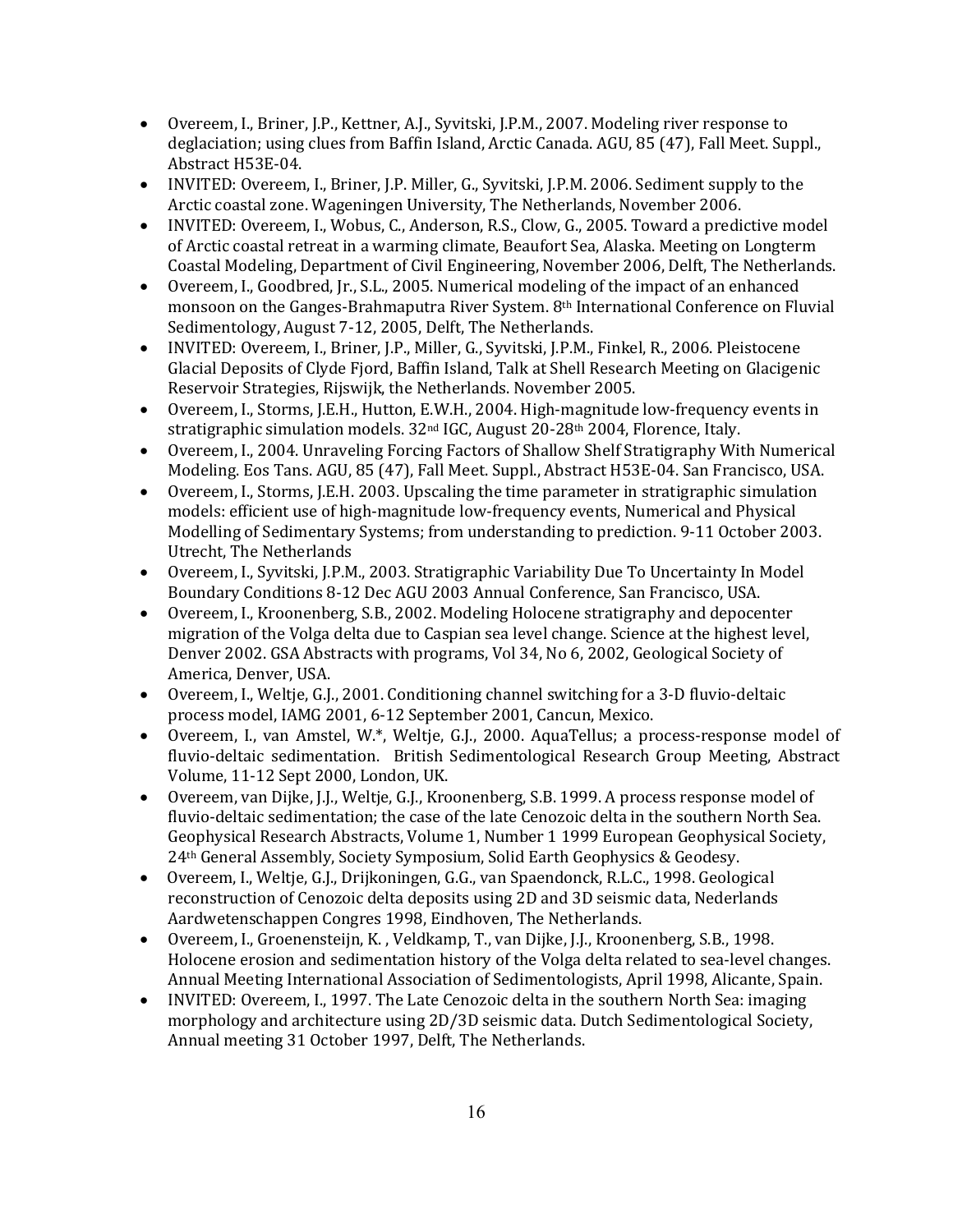• Overeem, I., Groenensteijn, K., Veldkamp, T., van Dijke, J.J., 1996. Holocene development of the Volga delta, Nederlands Aardwetenschappen Congres 1996, Eindhoven, The Netherlands.

#### **Active Students Projects**

- Eckland, A., 2019 present (primary advisor)
- Pierce, E.,  $2019$  present (primary advisor)
- Woods, C, 2018 present (committee member)
- Hansen, J., 2017 present (committee member)
- Elsworth, G., 2018 present (committee chair)
- Mahsereddjian, T., 2019-present (committee member)
- Gabel, V. 2019- present (committee member)
- Lanagan, K., 2019-present (committee member)
- Sherwood, R. 2019-present (undergraduate)
- Zheng, L., 2018 2019. Modeling the Impact of Floodplain Inundation on Permafrost Thermal State. Joint Ph.D. project between Wuhan University, China, and INSTAAR, University of Colorado.
- Tasich, C., 2019. Simple approaches to complex problems: The interaction of dirt, water, and people in Bangladesh. Vanderbilt University, TN, PhD. Comprehensive Exam Committee.
- Best, U.N., 2018. Advancing Adaptation Measures for Fringing Mangrove-Mudflat Coastlines under Climate Change Impacts: Sea Level Rise & Storms, UNESCO Institute for Water Education, Delft, The Netherlands. PhD. Comprehensive Exam Committee.

Completed Students Projects (3 B.Sc., 12 M.Sc., 4 Ph.D.)

- Barnhart, K., 2015. Erosion of icy coastlines in the face of changing sea ice. Co-supervision with R.S. Anderson. Joint Ph.D. project between INSTAAR and Department of Geological Sciences, University of Colorado.
- Hudson, B., 2014. Towards Understanding the Flux of Freshwater and Sediment from the Greenland Ice Sheet to the Coastal Ocean with MODIS, Joint Ph.D. project between INSTAAR and Department of Geological Sciences, University of Colorado.
- Higgins, S., 2014. Anisotropic Delta Subsidence Measured with Interferometric Synthetic Aperture Radar (InSAR). Co-supervision with J. Syvitski. Joint Ph.D. project between INSTAAR and Department of Geological Sciences, University of Colorado.
- Hossain, A. 2013. Assessing Morphological Changes due to Hydrometeorologic Influences in Mehendiganj Island, Meghna Estuary, Bangladesh. M.Sc. Thesis for Faculty of Earth and Environmental Sciences, University of Dhaka, Bangladesh joint with University of Colorado, Boulder.
- Chen, Y., 2013. Application of numerical models to the study of the formation of the Holocene stratigraphy over the Bohai and Yellow Seas, in response to sediment input from the Yellow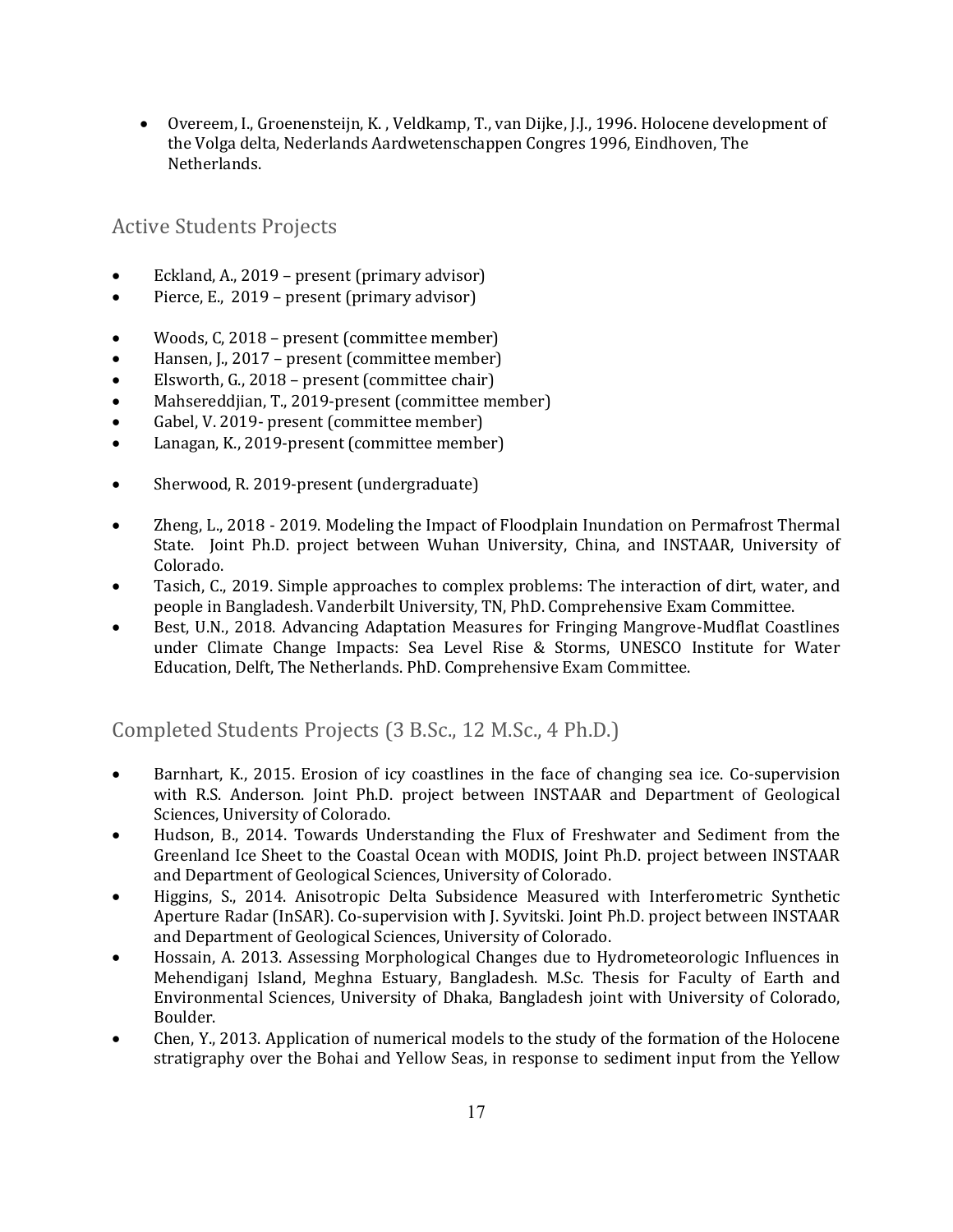River. Joint Ph.D. project between INSTAAR, University of Colorado and Nanjing University, China. 

- McGrath, D., 2009. Sediment Plumes in Kangerlussuaq, West Greenland, as a proxy for runoff from the Greenland Ice Sheet. Co-supervisor with K. Steffen. M.Sc. Thesis. Department of Geography, University of Colorado.
- Matell, N., 2009. Shoreline erosion and thermal impact of thaw lakes in a warming landscape, Arctic Coastal Plain, Alaska. Co-supervisor with R.S. Anderson. M.Sc. Thesis. Department of Geology, University of Colorado.
- Holmes, C., 2009. Focused Temporal and Spatial Study on Sea Ice Location in the Beaufort Sea, Alaska, and its Role in Coastal Erosion. Co-supervisor with R.S. Anderson. B.Sc. Honors Thesis. Department of Geology, University of Colorado.
- De Winter, I. 2008. Modeling 3D Sedimentary Architecture of Glacio-Fluvial Valley Fills. M.Sc. Thesis Delft University of Technology.
- Eikelenboom. 2008. Vertical Sorting in Outcrop Bedforms. B.Sc. Thesis Delft University of Technology.
- Reichwein, J.H.C. 2008. Reservoir potential of the Ten Boer Claystone Member (ROCLT) in the Southern Permian Basin. M.Sc. Thesis, Delft University of Technology, Co-supervisor with M.E. Donselaar.
- Sheombarsing, N.R., 2006. Modeling Sediment Storage in a Tidal-Dominated Delta, the Fly River, Papua New Guinea. M.Sc. Thesis Delft University of Technology.
- Ernens, F. 2006. The quantitative geometry of deposited sand bodies and the preservation potential of point bars in the Irtysh River System. B.Sc. Thesis, Delft University of Technology. Co-supervisor with S. Luthi.
- Alfaro, E.M., 2006. Modelling of planimetric/historical changes of the Geul river (The Netherlands). M.Sc. Thesis Civil Engineering, Delft University of Technology. Co-supervisor with A. Crosato and H. de Vriend.
- Van Der Bilt, B. D., 2000. The architectural evolution of Late Cenozoic delta lobes in the F09 Block, North Sea. M.Sc. Thesis, Free University, Amsterdam, The Netherlands.
- Van Amstel, W., 1999 Process-response modelling of delta slopes. M.Sc. Thesis Delft University of Technology.
- Tigrek, S., 1998. 3D seismic interpretation and attribute analysis of the L08 block, Southern North Sea Basin, M.Sc. Thesis, Delft University of Technology. Co-supervised with G. Drijkoningen.
- Bron, A.W. 2006. Sediment mass balance study of the Late-Holocene prodelta on the Northern Adriatic Shelf, M.Sc. Thesis Delft University of Technology. Committee Member.
- Hannon, M., 2011. Exploring Predictive Relationships of Fluvial Morphology: Using Shuttle Radar Topography Mission Data. M.Sc. Thesis, Department of Geology, University of Colorado, Committee Member.
- Best, U.N., 2018. Advancing Adaptation Measures for Fringing Mangrove-Mudflat Coastlines under Climate Change Impacts: Sea Level Rise & Storms, UNESCO Institute for Water Education, Delft, The Netherlands. Comprehensive Exam Committee.

#### **Advised Postdoctoral Fellows**

Bendixen, M. 2018-present.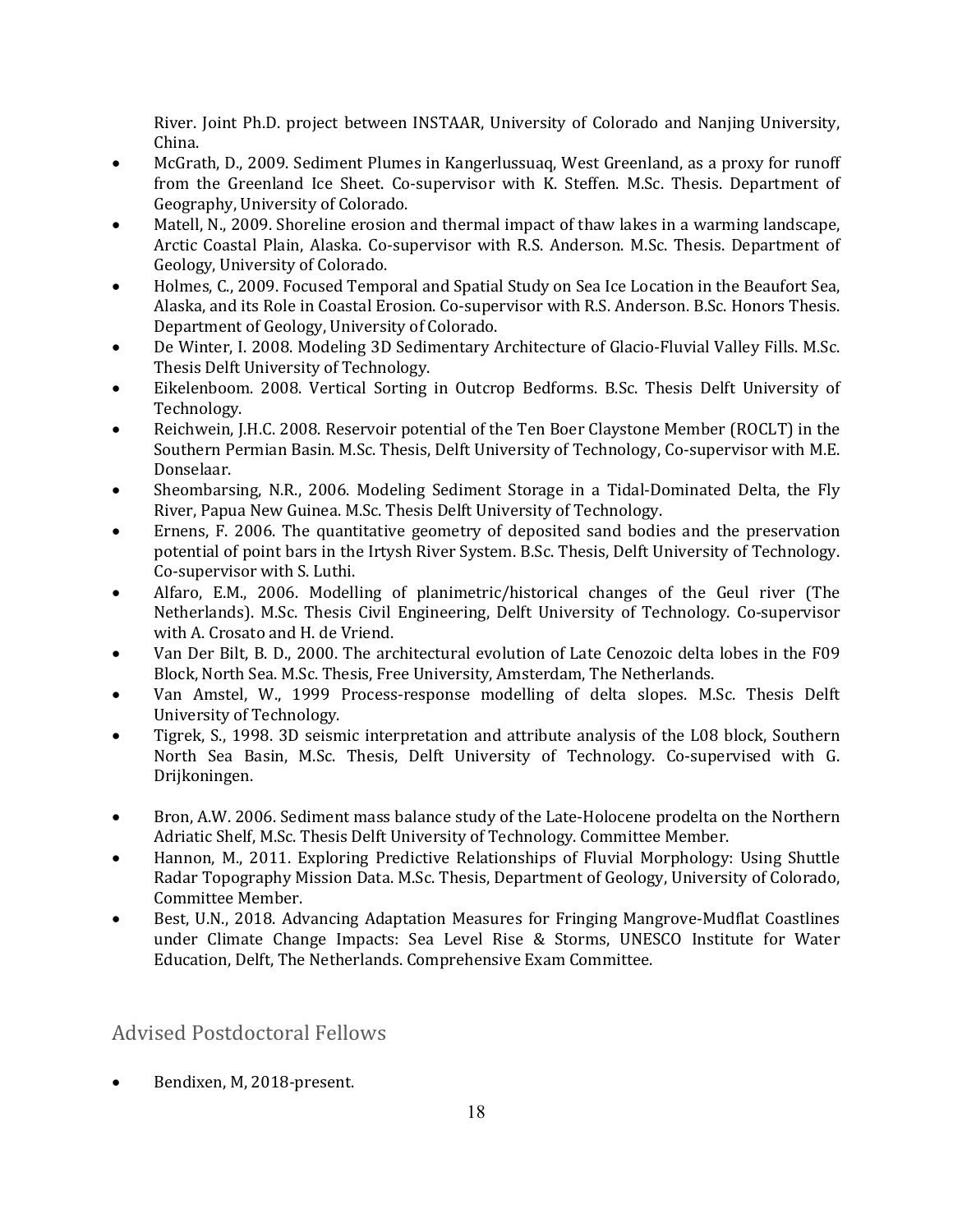- Wang, K., 2016-present.
- Adams, J., 2017-2019, now Assistant Professor at Delgado College, New Orleans, LA
- Perignon, M. 2015-2017, now PDF at UT Austin, TX.
- Higgins, S., 2014-2016, now at Arete Associates, Longmont, CO
- Rogers, K., 2012-2014, now Assistant Professor Interdisciplinary Coastal Studies Institute, CR
- Berlin, M., 2012.

#### Field Skills

- Geological, geomorphological and soil mapping.
- Design and deployment of remote time-lapse-cameras, telemetered meteorological stations.
- River discharge gauging, hydraulic surveying in remote rivers.
- Water Level, Temperature Sensor Technology and SET tables for Delta-Floodplain Sedimentation and Inundation Observations.
- Ground-Penetrating Radar Surveying for Shallow Fluvial Stratigraphy.
- Hammer and Plate Seismics, Airgun Seismics for Sediment Volume Reconstructions
- Small-boat oceanographic surveying with Conductivity Temperature Depth (CTD) casts, laser in-situ particle size sensor (LISST), attenuance, bathymetry, and wave data collection.

#### Outreach Activities

- Reported on social media, journalists and television on extreme warm spell causing Greenland melt to NBC, Rolling Stone Magazine, NYT, Climate Watch. Video of meltwater river watched >450,000 times on twitter. July -August 2019.
- First-authored an article for general public in Earth Magazine Article: 'Greenland's growing deltas: Combining historical and modern imagery to decode change in a telltale Arctic landscape', February 2018.
- Interviews with 3 papers, a.o. the Washington Post, on Greenland sediment dynamics, October 2017.
- Science Discovery Fellow, hands-on science activities in Public Libraries, October 2015.
- Interactive Workshop for K6-12 teachers on River and Vegetation Dynamics, August 2015.
- Dataset contributor to Science on a Sphere (SOS) animations, documentation and lesson material on river dams and reservoirs, global wave and energy modeling. These animated globes are featured in >100 museums, over 33 million visitors see SOS every year.
- Expert Panel for the Worldbank –IDA on Coastal Embankment Improvement Project Phase I, People's Republic of Bangladesh, September 2013 and February 2014.
- Invited Lecture on Arctic Coastal Erosion and hands-on mapping activities,  $11<sup>th</sup>$  grade earth science students, Denver School of Science and Technology, March 2013.
- Advisor to Worldbank, Washington DC, on Meghna Estuary Sediment Dynamics/Crossdam Feasibility Study, August 2012.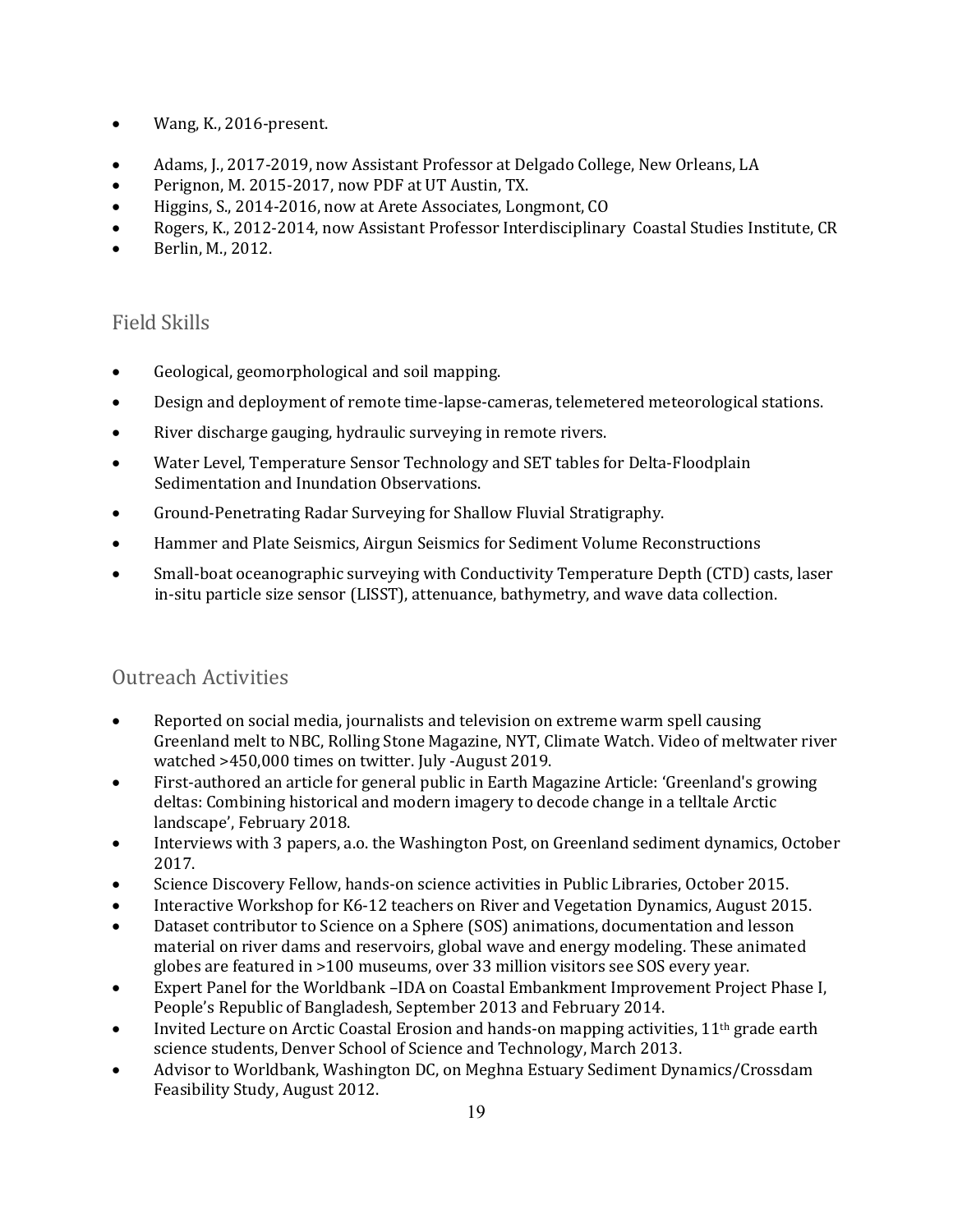- Lectures and hands-on field science activity in Greenland Education Tour for 23 international high-school students on 'Greenlandic Rivers as Indicators for Ice Sheet Melt', July 2011.
- Interviews with 3 national papers & Magazines on "Eroding Coast of Northern Alaska", December 2009-March 2011. Science News reported 'Collapsing Coastlines', July 2011.
- Interviews with over 20 national and international papers and magazines on 'Sinking Deltas due to Human Activities' 2009-2010.
- Invited Keynote talk on "World Deltas Dialogues Scoping Session", for international group of policy makers, consulting firms and Louisiana State Senator, Mrs. Mary Landrieu, Washington DC, 3-4 November 2009.
- Participated in 'IPY Dispatches from the field', discussing Arctic coastal erosion with participating teachers, 2009.
- Contributed a movie on Arctic Coastal Erosion to Andrew Revkin's DotEarth Blog of the New York Times, resulting of collaborative project between INSTAAR and CIRES, Sept. 2008.
- IPY science correspondent for Dutch Science Television during polar fieldwork 2007 and 2008.
- Coordinated 5 days fieldwork participation of the science editor of the Dutch Magazine 'Intermediair' resulting in a cover story on 'Ice Cold Research: How the climate changes in Greenland', May 2008.
- Authored and collected online educational resources for CSDMS undergraduate education.
- Worked with several (Dutch and international) popular science magazines to publish results of Ph.D. research. Resulted in 5 newspaper articles and a 1-hour TV documentary in 2002.
- Judge on the Regional Highschool Students Science Fair, Boulder County, 2003-2012.
- Climbing instructor for Dutch Alpine Club and Colorado Mountain Club, 1999-2013.
- Photography and short articles for several Dutch Outdoor magazines, 1997-2007.

#### Service Activities

- Departmental and Institute Service AY 2019-2020: Graduate education committee.
- Departmental and Institute Service AY 2018-2019: Search committee for Assistant Professor Surface Processes Modeling, Undergraduate quantitative skills education committee, Graduate education committee, Graduate student admission committee.
- Associate Editor Nature Special Reports 2016-2018.
- Steering Committee of NSF funded Initiative 'Study of Arctic Environmental Change', SEARCH, 2017-present.
- Panel Review for the US National Science Foundation, December 2016, March 2018.
- Convener of Session on 'Exploration, Observation and Modeling of Fast-moving glaciers, Ice Sheets and Permafrost Landscapes', AGU Annual Meeting, San Francisco, Dec 11-16, 2016.
- Editor of Elementa Special Feature Issue 'Deltas in the Anthropocene', Oct 2016-March 2017.
- Submitted a Science brief entitled "Imperatives for sustainable delta futures" as a contribution to the UN Global Sustainable Development Report 2016.
- Convener of Session on 'Deltas as Complex Systems', JpGU, Tokyo, Japan, May 2016.
- Convener of Session on 'Sustainable Deltas', AGU Annual Meeting, San Francisco, Dec 2015.
- Panel Review for the US National Science Foundation, Washington DC, May 2015.